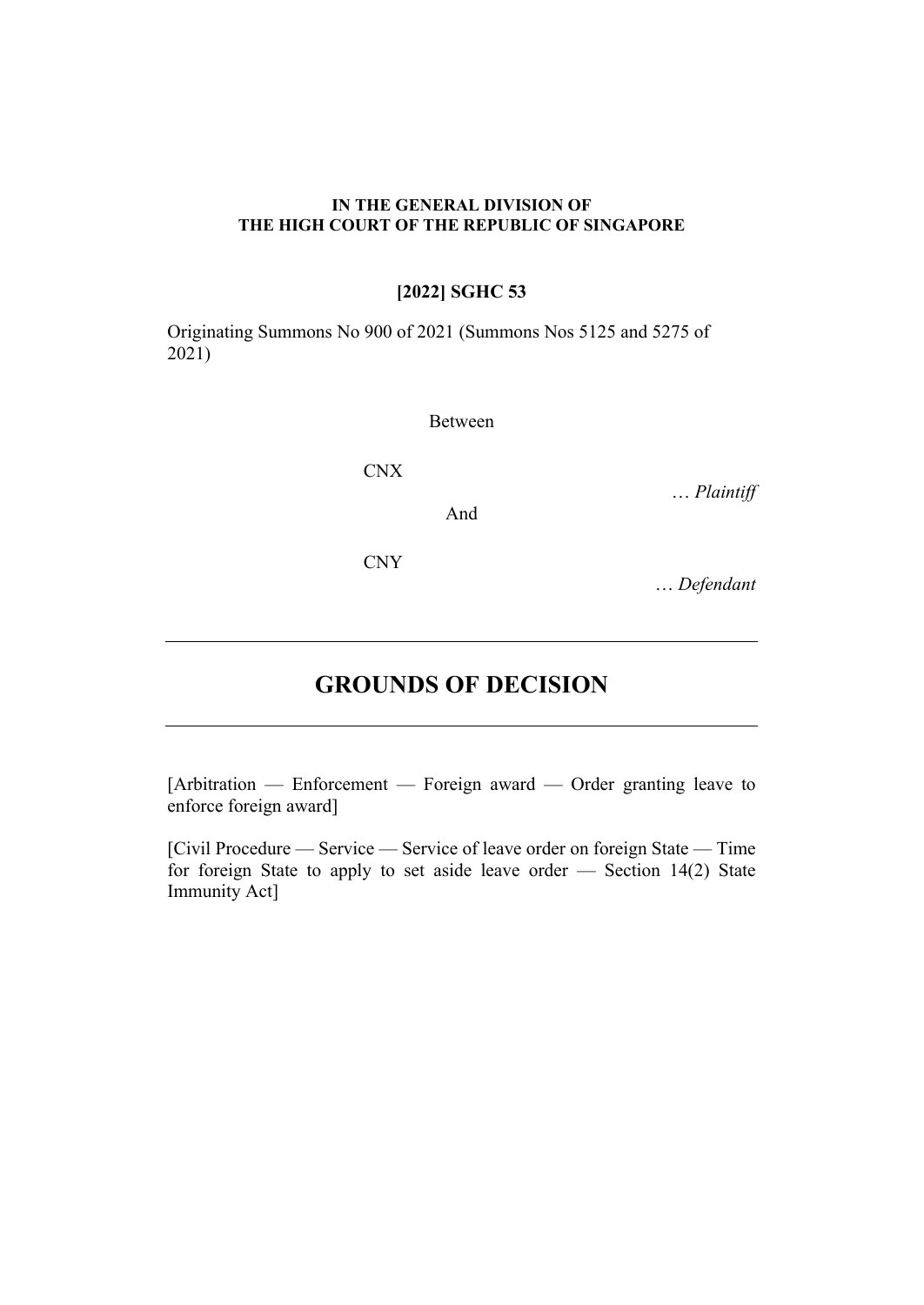# **TABLE OF CONTENTS**

| <b>ISSUE 1: WHETHER S 14(2) OF THE SIA APPLIES TO AN</b> |  |
|----------------------------------------------------------|--|
|                                                          |  |
| ISSUE 2: COMPUTATION OF TIME UNDER S 14(2) OF THE        |  |
|                                                          |  |
| <b>ISSUE 3: WHETHER THE DEFENDANT SHOULD BE</b>          |  |
| <b>GRANTED AN EXTENSION OF TIME UNDER O 3 R 4(1) OF</b>  |  |
|                                                          |  |
| <b>ISSUE 4: WHETHER THE DEFENDANT SHOULD BE</b>          |  |
|                                                          |  |
|                                                          |  |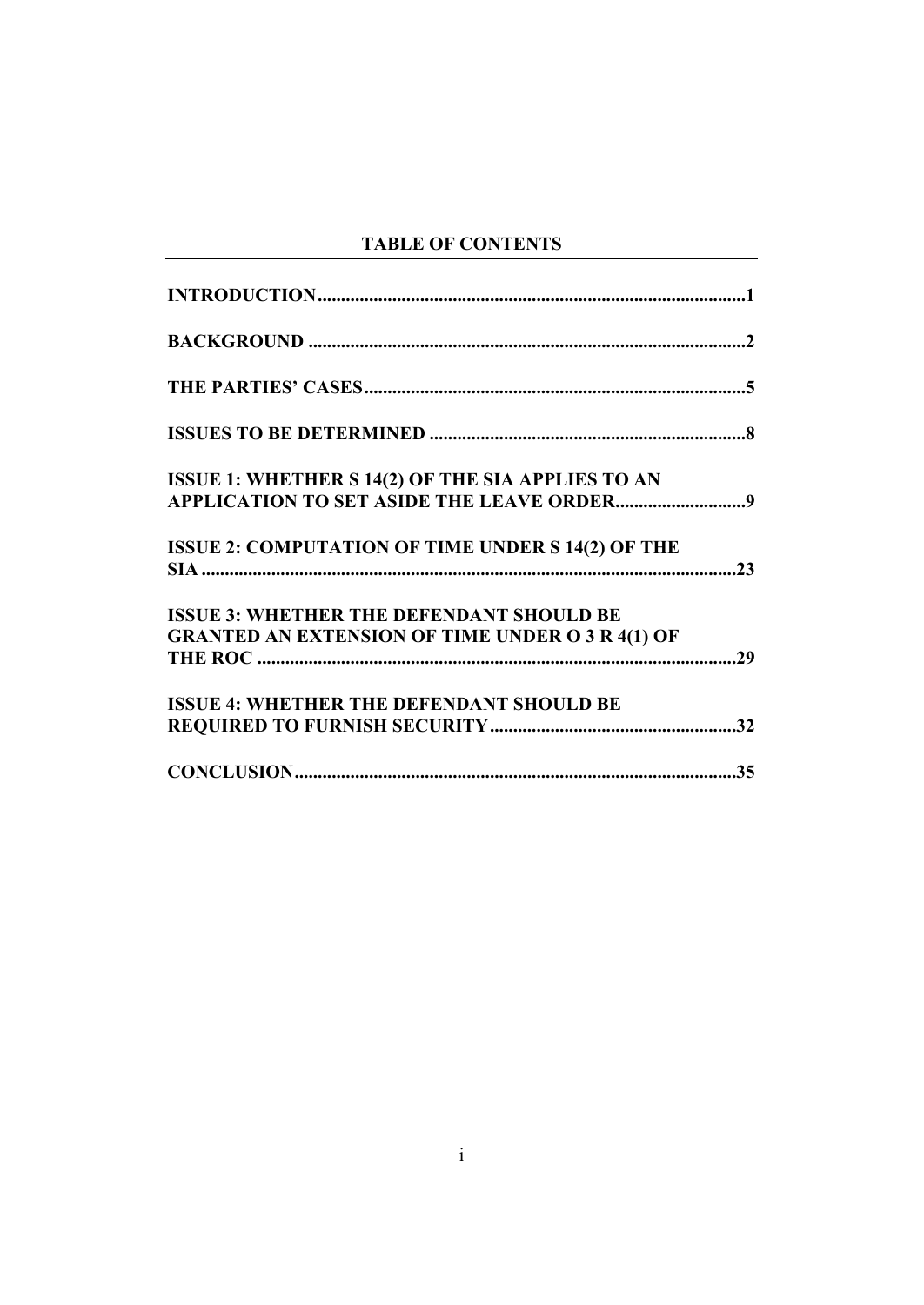**This judgment is subject to final editorial corrections approved by the court and/or redaction pursuant to the publisher's duty in compliance with the law, for publication in LawNet and/or the Singapore Law Reports.**

# **CNX v CNY**

# **[2022] SGHC 53**

General Division of the High Court — Originating Summons No 900 of 2021 (Summons Nos 5125 and 5275 of 2021) S Mohan J 3 December 2021

14 March 2022

<span id="page-2-0"></span>**S Mohan J:**

# <span id="page-2-1"></span>**Introduction**

1 Where an award creditor is granted leave under s 29 of the International Arbitration Act (Cap 143A, 2002 Rev Ed) ("IAA") to enforce an arbitral award in Singapore against a foreign State, how much time does the foreign State have, following service of the leave order on it, to take the steps necessary to challenge the order?

<span id="page-2-2"></span>2 Specifically, s 14(2) of the State Immunity Act (Cap 313, 2014 Rev Ed) ("SIA") provides that any "time for entering an appearance (whether prescribed by Rules of Court or otherwise) shall begin to run 2 months after the date on which the writ or document is so received". Does s 14(2) of the SIA apply to a leave order granted under s 29 of the IAA which is served on a foreign State, and if it does apply, how much time does the foreign State have? These were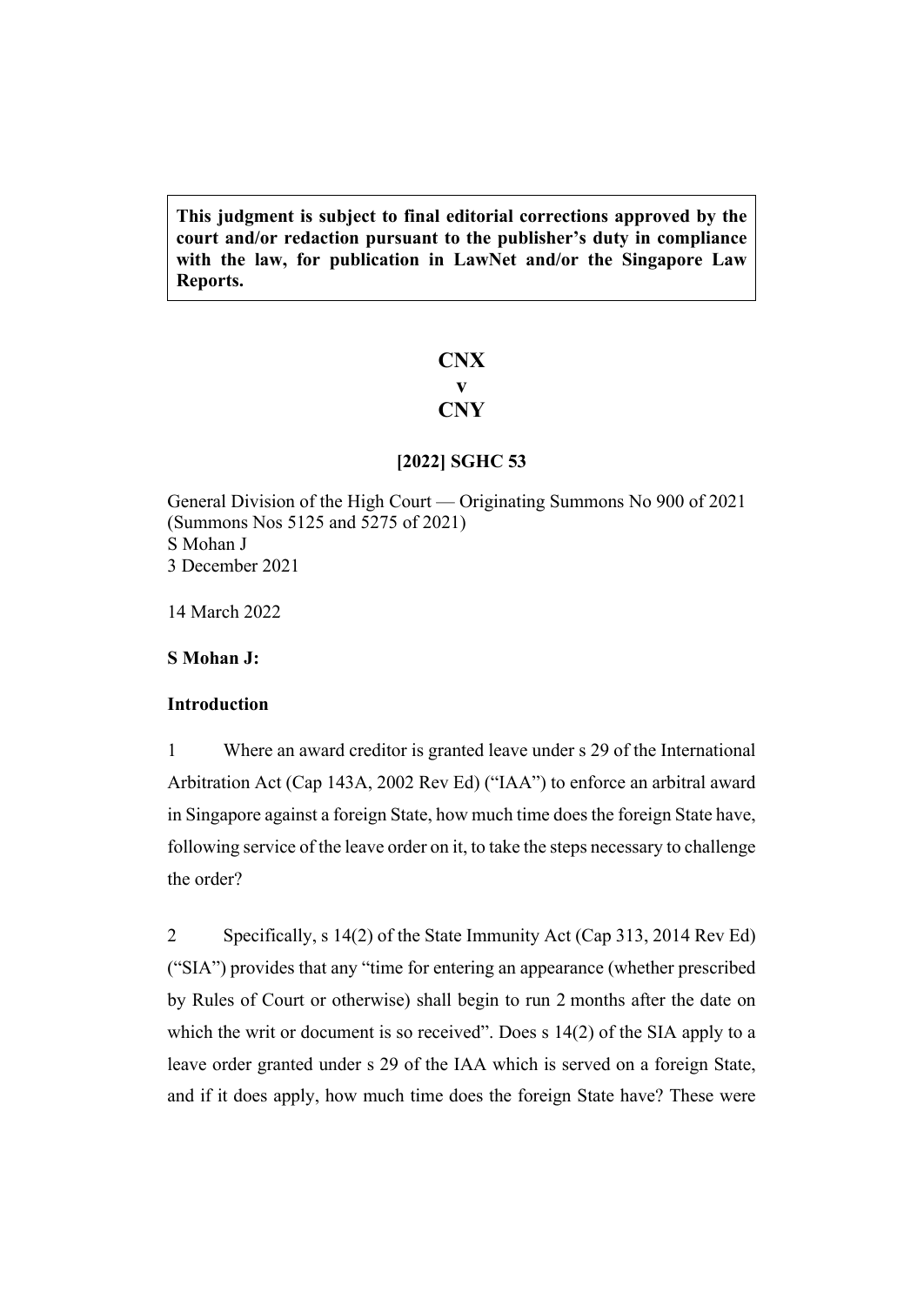some of the interesting issues that I had to consider in HC/SUM 5125/2021 ("SUM 5125"). SUM 5125 was an application by the defendant State, for, *inter alia*, a declaration that it had an additional two months to apply to set aside an *ex parte* order granting the plaintiff leave to enforce a foreign arbitral award against the defendant; alternatively, it sought a corresponding extension of time to do so.

3 HC/SUM 5275/2021 ("SUM 5275") was a cross-application by the plaintiff for security to be furnished by the defendant State as a condition for granting any extension of time.

4 Based on counsel's research and submissions, it appears that this is the first time our courts have been squarely confronted with the issues I highlighted at [\[1](#page-2-1)]–[\[2](#page-2-2)] above. The only other reported case in which s 14 of the SIA arose for consideration is the decision of Justice Kannan Ramesh in *Josias Van Zyl and others v Kingdom of Lesotho* [2017] 4 SLR 849 ("*Josias Van Zyl*"). However, as I will elaborate below, Ramesh J's comments on s 14(2) were *obiter*, as the *ratio decidendi* of *Josias Van Zyl* concerned s 14(1) of the SIA and the question of whether a leave order must be served in accordance with that provision. As such, and whilst there has been no appeal against my decision, given the dearth of direct local authority on the issues that arose before me, I consider it appropriate to provide my full grounds of decision.

# <span id="page-3-1"></span><span id="page-3-0"></span>**Background**

5 The plaintiff, CNX, is a company incorporated in Ruritania, while CNY, the defendant, is the sovereign state of Oceania.<sup>1</sup> A dispute arose between the

1

 <sup>1</sup>st affidavit of IR dated 2 September 2021 ("1st affidavit of IR") at paras 5–6.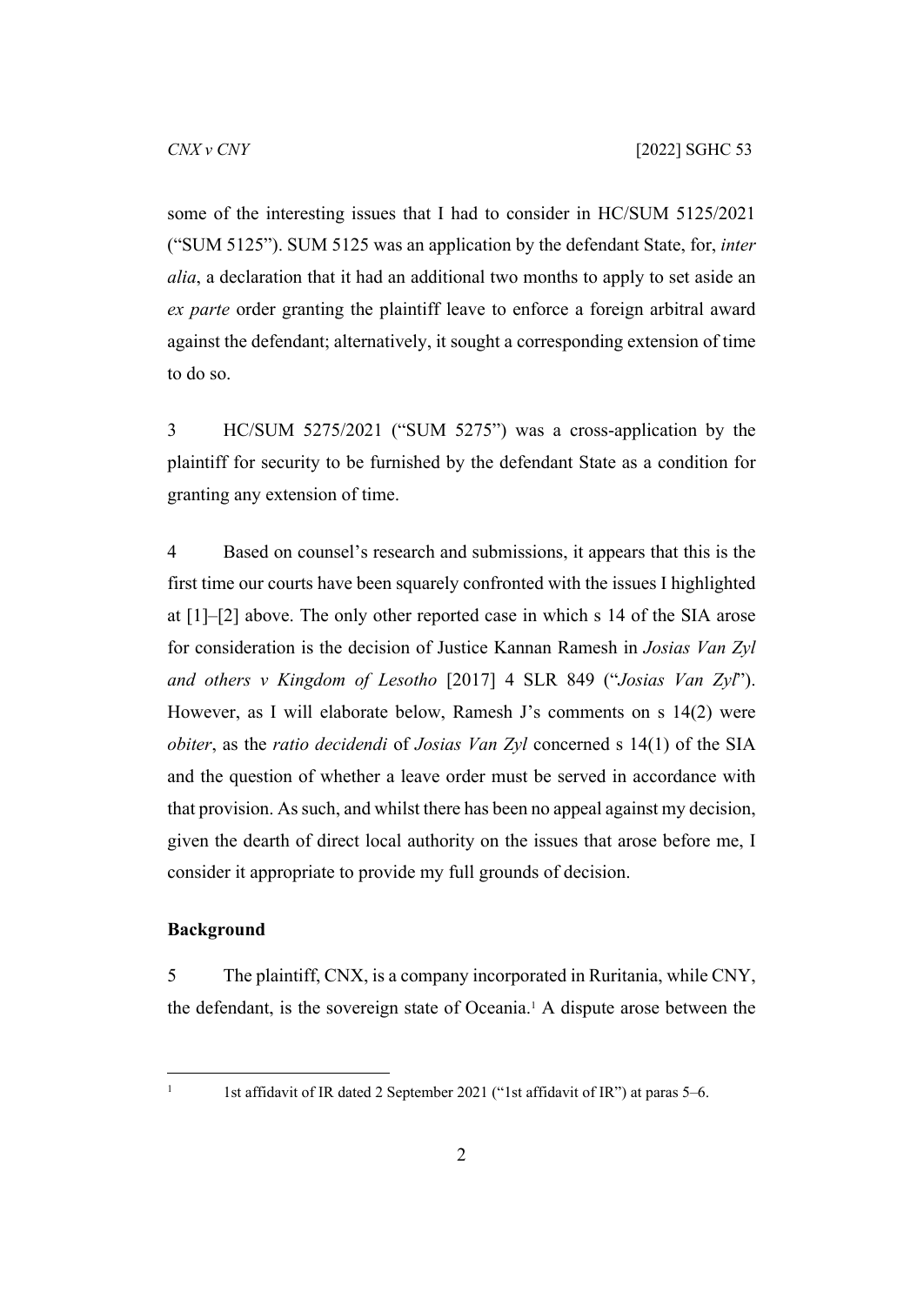parties relating to the defendant's alleged breaches of a bilateral investment treaty between Ruritania and Oceania (the "BIT").<sup>2</sup> In September 2013, the plaintiff commenced arbitration proceedings against the defendant (the "Arbitration") pursuant to an arbitration clause in the BIT.<sup>3</sup> The Arbitration was seated in Danubia.<sup>4</sup> In May 2020, the arbitral tribunal issued its final award, ordering the defendant to pay to the plaintiff a sum in excess of US\$90 million (exclusive of interest, costs and disbursements) (the "Final Award").<sup>5</sup> It is not disputed that the time for any challenge to the Final Award to be mounted in the seat court has expired and there are no proceedings instituted by the defendant or pending before the seat courts in Danubia seeking to challenge the Final Award.<sup>6</sup>

6 On 2 September 2021, pursuant to O 69A r 6 of the Rules of Court (2014 Rev Ed) ("ROC"), the plaintiff applied *ex parte* in HC/OS 900/2021 ("OS 900") for leave to enforce the Final Award against the defendant under s 29 of the IAA. On 3 September 2021, an assistant registrar granted leave in HC/ORC 4992/2021 (the "Leave Order"). Paragraph 2 of the Leave Order stated as follows:

Pursuant to Order 69A Rule 6(4) of the Rules of Court, *the Defendant may apply to set aside the order to be made herein within 21 days after service of the order on the Defendant*, and the Final Award shall not be enforced until after the expiration of that period or, if the Defendant applies within that period to

<sup>2</sup> 1st affidavit of IR at para 14.

<sup>3</sup> 1st affidavit of IR at para 11; 3rd affidavit of IR dated 6 December 2021 ("3rd affidavit of IR") at para  $8(a)$ .

<sup>4</sup> 1st affidavit of IR at paras 12–13.

<sup>5</sup> 1st affidavit of IR at para 23; 1st affidavit of AS dated 10 November 2021 ("1st affidavit of AS") at para 11.

<sup>6</sup> 1st affidavit of IR at para 24; Defendant's Written Submissions dated 29 November 2021 ("DWS") at para 129.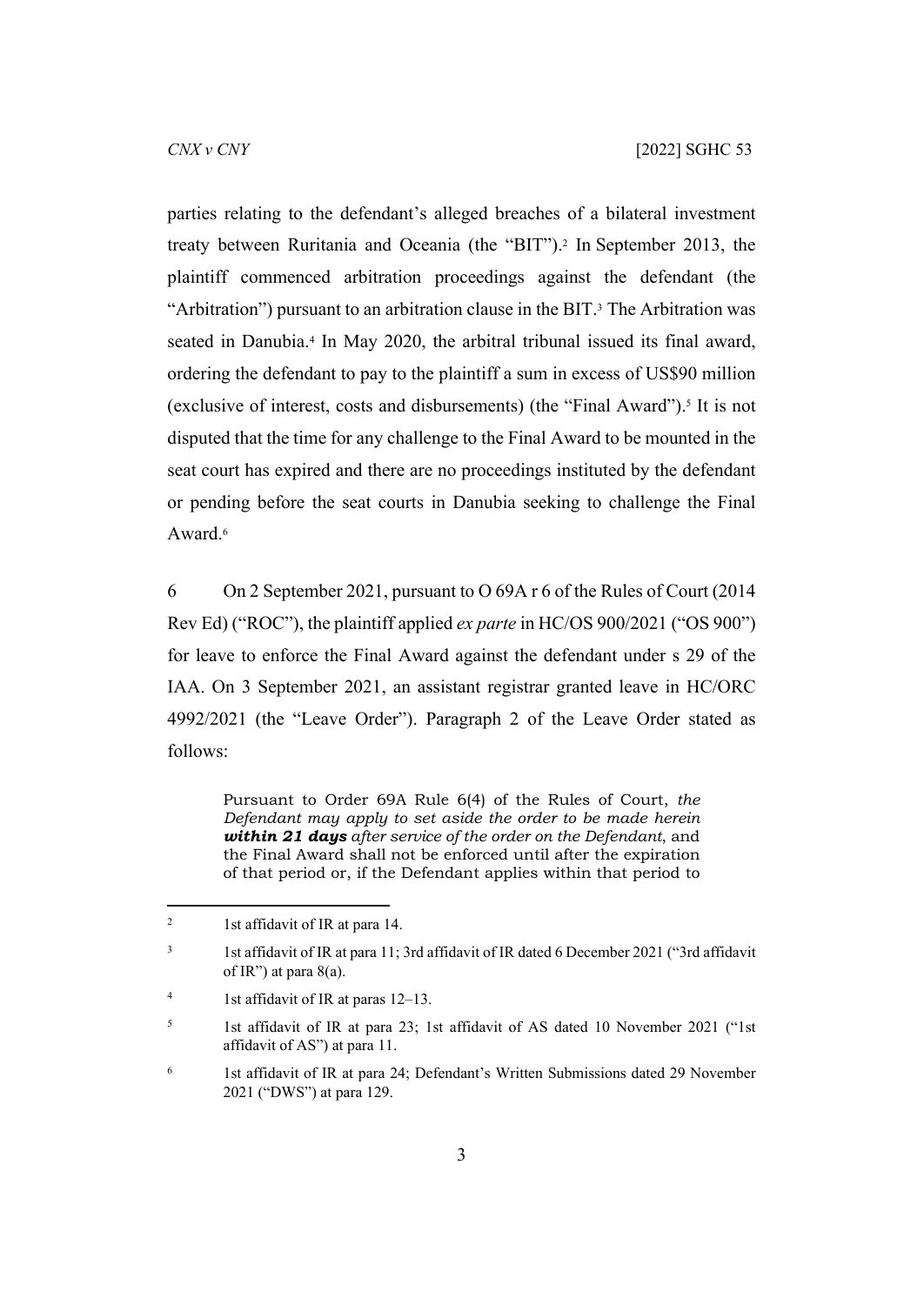set aside the order, until after that application is finally disposed of ...

[emphasis added in italics and bold italics]

<span id="page-5-0"></span>7 On 6 September 2021, the plaintiff filed a request by way of HC/SOD 58/2021 for the Leave Order to be served on the defendant through the appropriate consular channels, or the government of Oceania. The Leave Order was eventually served on the defendant's foreign ministry in Oceania by the High Commission of Singapore on 20 October 2021.<sup>7</sup> Pursuant to the terms of the Leave Order, the last day for the defendant to apply to set aside the Leave Order was 10 November 2021.

8 On 9 November 2021, the defendant instructed Drew & Napier LLC ("D&N") to act as its local counsel in OS 900.<sup>8</sup> On 10 November 2021, D&N took out SUM 5125, seeking more time for the defendant to apply to set aside the Leave Order. In particular, the defendant sought: (a) a declaration that it may apply to set aside the Leave Order within two months and 21 days from when the Leave Order was served on it, or alternatively, (b) a corresponding extension of time until 11 January 2022 to apply to set aside the Leave Order.

9 In response, the plaintiff took out SUM 5275 on 18 November 2021. This was essentially an application for an order that the defendant furnish security, for a sum representing the Final Award plus accrued interest (amounting to US\$137,228,887), as a condition of the court allowing SUM 5125, whether in whole or in part.

7

 <sup>1</sup>st affidavit of AS at para 13.

<sup>8</sup> 1st affidavit of AS at para 15.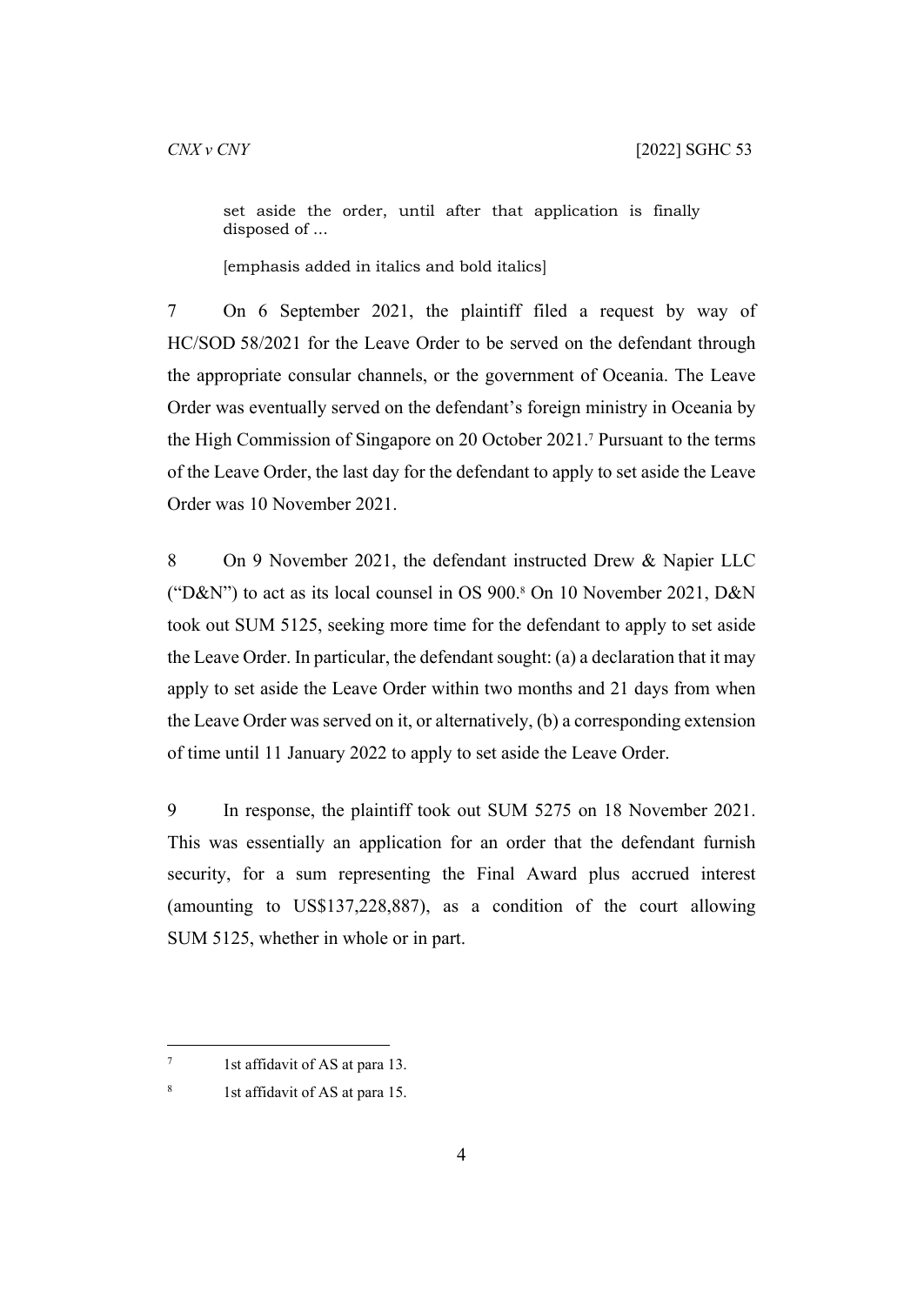10 I heard both SUM 5125 and SUM 5275 on 3 December 2021. After considering the submissions from both parties, I delivered brief oral grounds of my decision. I allowed SUM 5125 in part and dismissed the plaintiff's application in SUM 5275.

#### <span id="page-6-1"></span><span id="page-6-0"></span>**The parties' cases**

11 I begin with a summary of the parties' cases for SUM 5125. Mr Cavinder Bull SC, lead counsel for the defendant, explained the defendant's case as follows. The starting point was that the Leave Order was a document that had to be served in accordance with  $s14(1)$  of the SIA.<sup>9</sup> This was relatively uncontroversial and was not seriously disputed by the plaintiff, particularly since this was a point that had been the subject of detailed and authoritative analysis by Ramesh J in *Josias Van Zyl*. Section 14(1) of the SIA provides that:

**14.**—(1) Any writ or *other document required to be served for instituting proceedings against a State* shall be served by being transmitted through the Ministry of Foreign Affairs, Singapore, to the ministry of foreign affairs of that State, and service shall be deemed to have been effected when the writ or document is received at that ministry.

[emphasis added]

12 Mr Bull argued that once the Leave Order was served on the defendant in accordance with s 14(1) of the SIA, s 14(2) of the SIA would then apply to govern the time that the defendant had to apply to set aside the Leave Order.<sup>10</sup> Section 14(2) of the SIA states that:

(2) Any time for entering an appearance (whether prescribed by Rules of Court or otherwise) *shall begin to run 2 months after the date on which the writ or document is so received.*

[emphasis added]

 $10$  DWS at paras 34–35.

<sup>9</sup> DWS at para 33.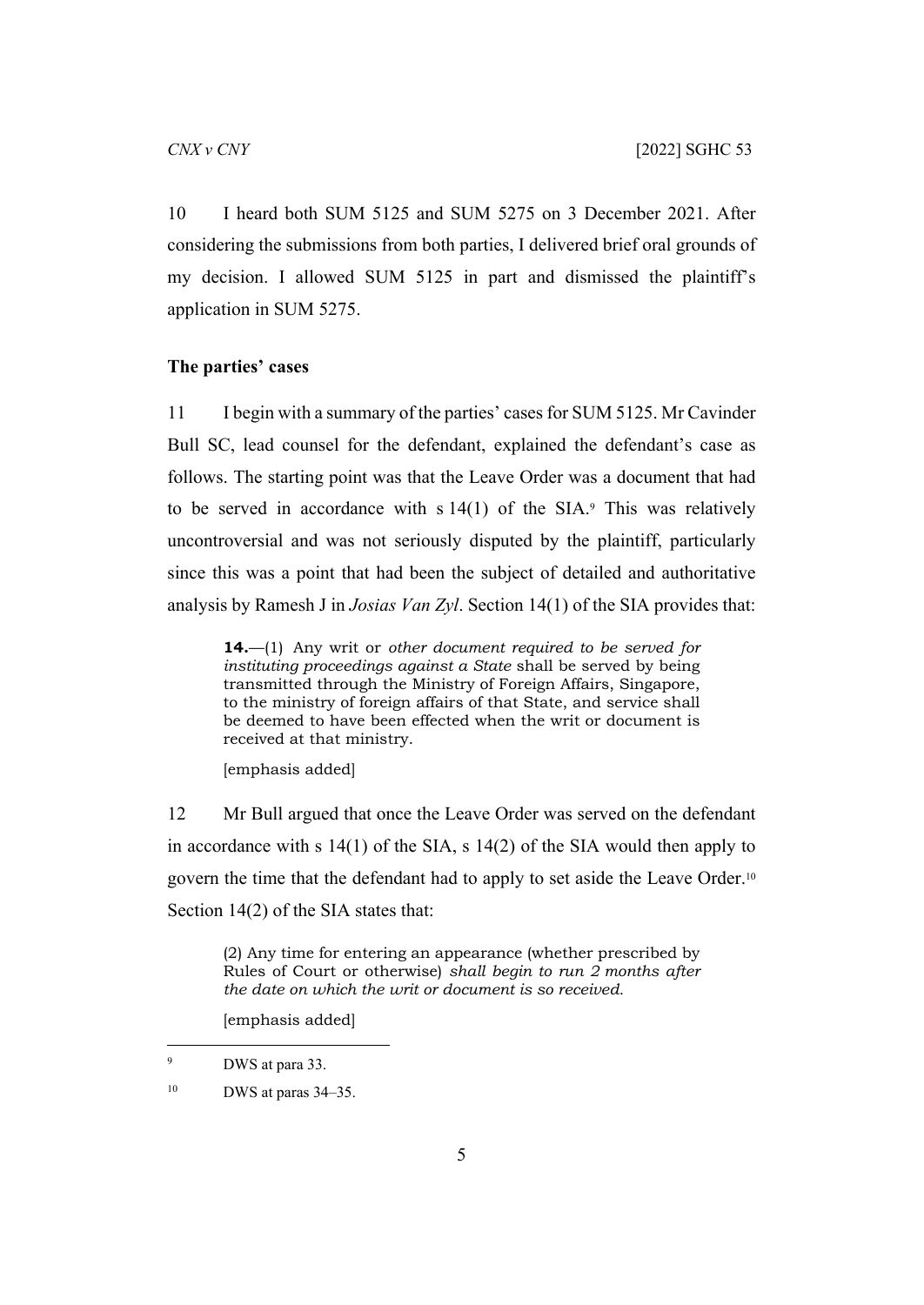13 In this regard, s  $2(2)(b)$  of the SIA is also of relevance and provides that in the SIA, "references to entry of appearance … *include references to any corresponding procedures*" [emphasis added]. Mr Bull contended that where a leave order granted under s 29 of the IAA has been served on a foreign State under s 14(1) of the SIA, the relevant "corresponding procedure" to an entry of appearance would be an application to set aside the leave order.<sup>11</sup> In the present proceedings, the defendant argued that it therefore should have had two months from the date on which the Leave Order was served on it, *plus* the 21 days provided for in paragraph 2 of the Leave Order, to apply to set it aside.<sup>12</sup> This would mean, Mr Bull argued, that by right the defendant had until 11 January 2022 to apply to set aside the Leave Order, as opposed to 10 November 2021 which was when the 21 days stated in paragraph 2 of the Leave Order would have lapsed.13 Mr Bull also submitted that when the plaintiff applied *ex parte* in OS 900 for the Leave Order, it failed to make full and frank disclosure to the court of the existence of s 14(2) of the SIA and the additional two months provided therein.14 This failure was the reason the defendant had been compelled to take out SUM 5125.

14 Alternatively, the defendant urged the court to exercise its powers under O 3 r 4(1) of the ROC to grant it an extension of time until 11 January 2022 to apply to set aside the Leave Order.<sup>15</sup>

<sup>&</sup>lt;sup>11</sup> DWS at para 43.

<sup>12</sup> DWS at para 61.

<sup>&</sup>lt;sup>13</sup> DWS at paras 28 and 61.

<sup>14</sup> DWS at paras 21–22; Notes of Evidence, 3 December 2021, p 4, lines 2–6.

<sup>&</sup>lt;sup>15</sup> DWS at para 65.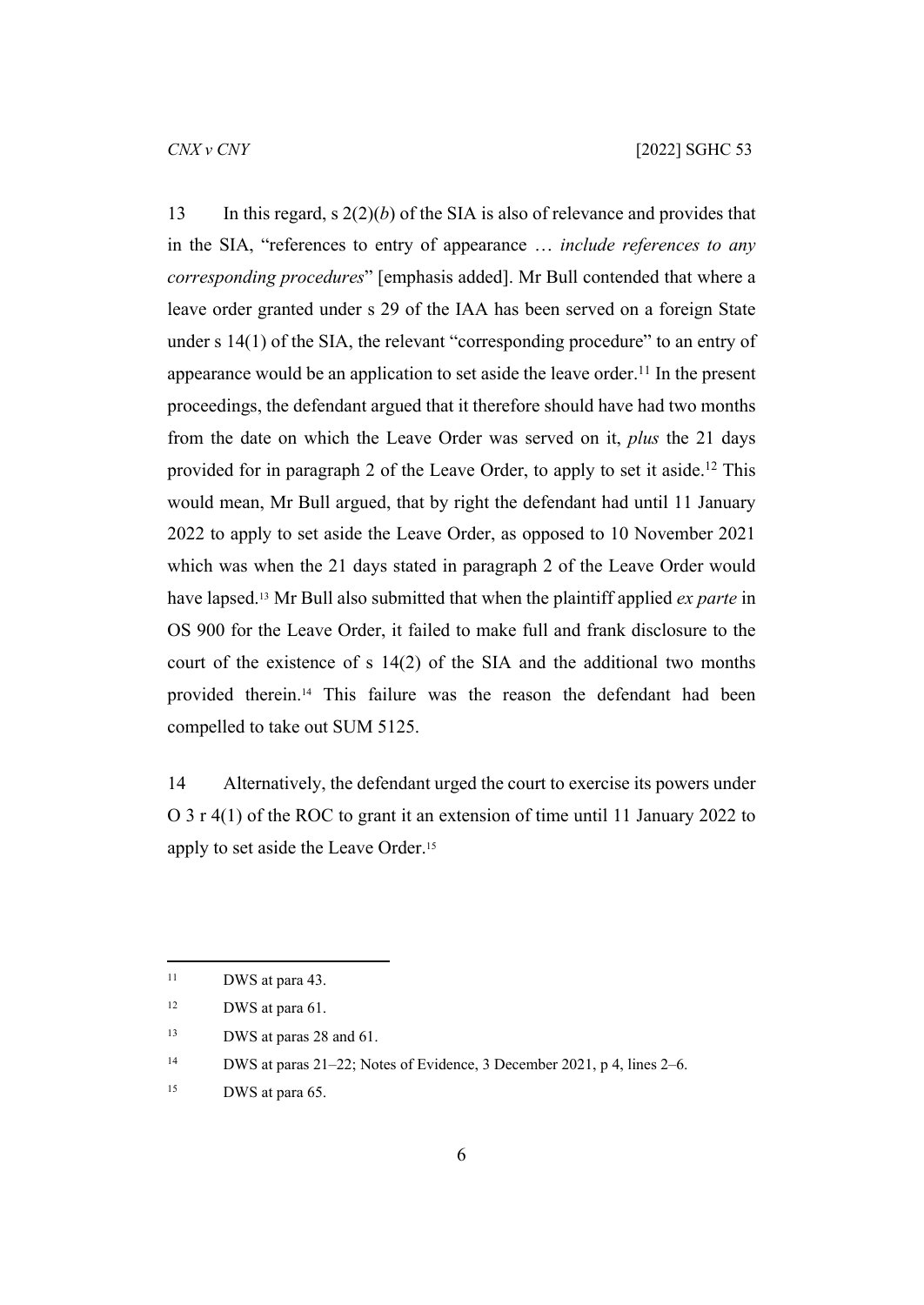<span id="page-8-0"></span>15 The plaintiff, represented by Ms Koh Swee Yen as lead counsel, took the position that s 14(2) of the SIA does not apply to an application to set aside the Leave Order.<sup>16</sup> Moreover, the defendant should be denied an extension of time, as any further delay in the enforcement proceedings would cause irremediable and serious prejudice to the plaintiff.<sup>17</sup> In the alternative, if s  $14(2)$ of the SIA were applicable, the plaintiff advanced two alternative positions on how the time for setting aside the Leave Order should be computed. First, that the reference to "entry of appearance" in s 14(2) of the SIA or any "corresponding procedures" should not be interpreted as referring only to an application to set aside the Leave Order, but rather to any step in the proceedings which indicates that the defendant has had a chance to respond to them.18 In this case, that step had been taken by the defendant by its act of appointing D&N on 9 November 2021 and the filing of SUM 5125 on 10 November 2021.19 The plaintiff contended that accordingly, the defendant was no longer entitled to the time period of two months provided for in s 14(2) of the SIA, and instead had to bring any application to set aside the Leave Order within 21 days from 20 October 2021. The second and alternative argument advanced was that on a proper construction of s 14(2) of the SIA, the defendant was in any event only entitled to a *maximum* of two months to file its application to set aside the Leave Order, and not two months *plus* 21 days as contended by the defendant.<sup>20</sup>

16 As for SUM 5275, Ms Koh submitted that any extension of time given to the defendant should be made conditional on it furnishing security for a sum

<sup>16</sup> Plaintiff's Written Submissions dated 29 November 2021 ("PWS") at para 46.

<sup>&</sup>lt;sup>17</sup> PWS at para 127.

<sup>&</sup>lt;sup>18</sup> PWS at para 113.

<sup>19</sup> PWS at para 116.

<sup>20</sup> PWS at para 120.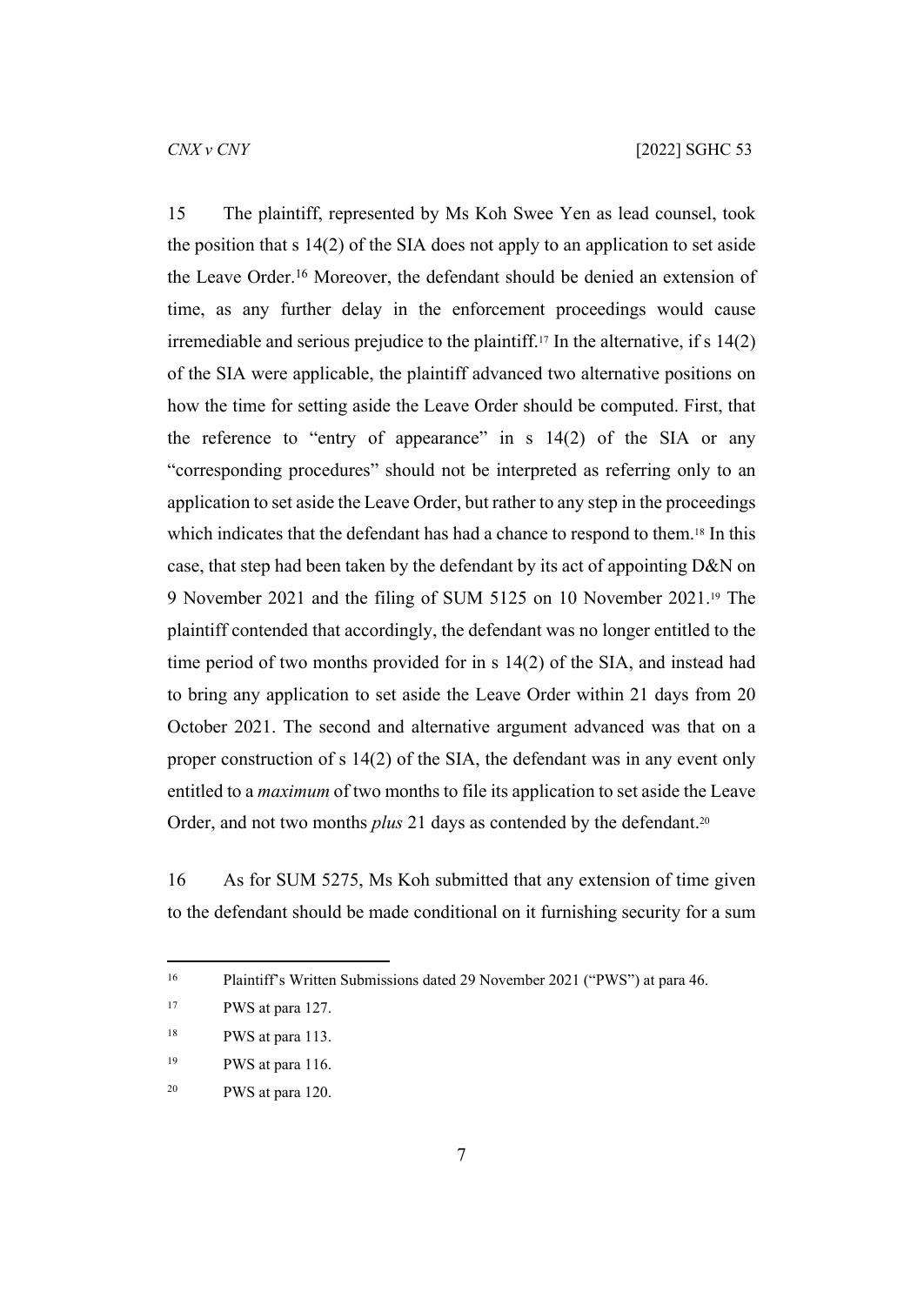representing the Final Award plus accrued interest (amounting to US\$137,228,887). Ms Koh contended that this would serve to remedy the prejudice the plaintiff would suffer from the delay in enforcement, in light of "clear evidence" that the defendant was taking steps to dissipate its assets in Singapore in order to frustrate enforcement efforts by its creditors.<sup>21</sup> In its written submissions, the plaintiff initially relied on s 31(5) of the IAA as the basis for its application.22 However, at the hearing before me, Ms Koh clarified that the plaintiff was not relying on s 31(5) of the IAA *per se*, but instead on the court's powers under s 18(2) read with paragraph 15 of the First Schedule to the Supreme Court of Judicature Act (Cap 322, 2007 Rev Ed) ("SCJA") and/or the court's inherent jurisdiction.<sup>23</sup>

17 The defendant's case, in short, was that the court had no juridical basis to order security. Mr Bull argued that the facts of the present case did not fall within the ambit of any of the statutory provisions empowering the court to order the defendant to furnish security. Nor was this an exceptional case warranting recourse to the court's inherent powers.<sup>24</sup>

# <span id="page-9-0"></span>**Issues to be determined**

18 Based on the background laid out above, there were four issues for my determination:

(a) Whether s 14(2) of the SIA applies to an application to set aside the Leave Order (**"Issue 1"**);

<sup>&</sup>lt;sup>21</sup> PWS at paras  $148-151$ .

<sup>22</sup> PWS at para 129.

<sup>23</sup> Notes of Evidence, 3 December 2021, p 13 lines 4–14.

<sup>24</sup> DWS at paras 132 and 138.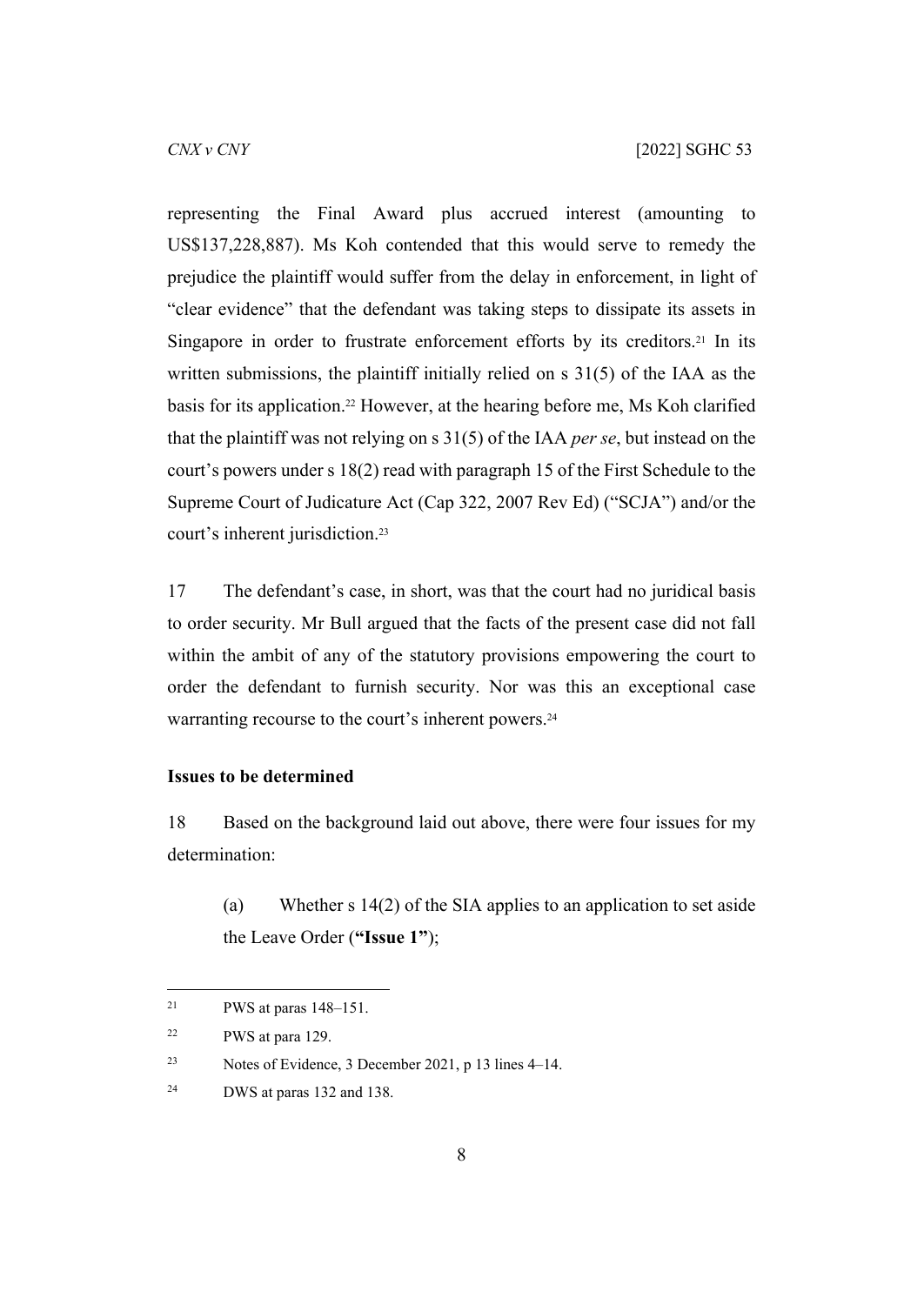(b) If Issue 1 is answered in the affirmative, how much time does the defendant have to file its application to set aside the Leave Order (**"Issue 2"**);

(c) Whether the defendant should be granted an extension of time under O 3 r 4(1) of the ROC (**"Issue 3"**);

(d) If SUM 5125 were allowed, whether the court can or should impose a condition that the defendant be required to furnish security (**"Issue 4"**).

# <span id="page-10-0"></span>**Issue 1: Whether s 14(2) of the SIA applies to an application to set aside the Leave Order**

19 It is clear that s 14(1) of the SIA applies to the service of the Leave Order. The plaintiff does not dispute this (see [[11\]](#page-6-1) above).

20 As held by Ramesh J in *Josias Van Zyl* (at [41]–[44]), a leave order made under O 69A r 6 of the ROC is a document required to be served for the institution of proceedings to enforce an arbitral award against a foreign State. As such, the Leave Order had to be served on the defendant pursuant to s 14(1) of the SIA and in this case, appears to have been duly served (see [[7\]](#page-5-0) above).

21 The key issue in dispute was whether s 14(2) of the SIA likewise applies to the Leave Order or an application to set aside the Leave Order. As this is a point that has not been considered at any length by our courts, I found it helpful to first consider the position under the State Immunity Act 1978 (c 33) (UK) ("UK SIA"), since the SIA was modelled after the UK SIA (see *Singapore Parliamentary Debates, Official Report* (7 September 1979) vol 39 at col 409 (Mr E W Barker, Minister for Law and Science and Technology)). Even then,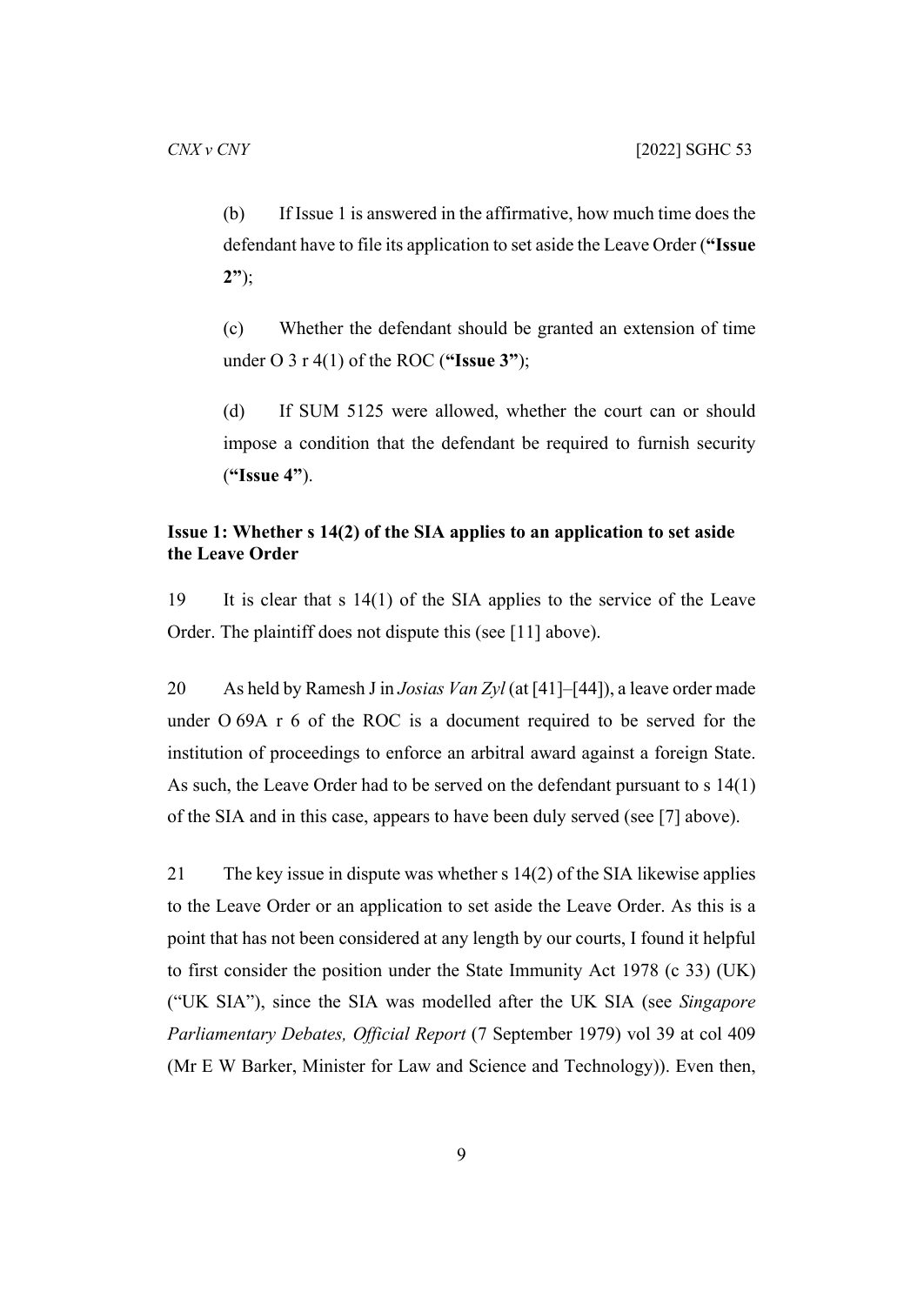there are conflicting English High Court authorities on this issue, as I detail below.

22 In *Norsk Hydro ASA v State Property Fund of Ukraine and others*  [2002] All ER (D) 269 (Oct) ("*Norsk Hydro*"), Justice Gross in the English High Court had to consider the applicability of s 12(2) of the UK SIA in the context of proceedings to enforce an arbitration award. Section 12(2) of the UK SIA is *in pari materia* with s 14(2) of our SIA. On the facts of the case, Norsk Hydro ASA ("Norsk"), having obtained an arbitral award against the Republic of Ukraine (one of the respondents), was granted permission to enforce the arbitral award against it (the "permission order"). The permission order, which was granted *ex parte*, provided that the Republic of Ukraine could apply to set aside the order within 21 days of service. Following service of the permission order and the expiry of the 21-day period, Norsk obtained a third party debt order (the English equivalent of a garnishee order) against Deutsche Bank AG in London. The Republic of Ukraine applied to set aside both the permission order and third party debt order. The questions before the court were, *inter alia*, whether s 12(2) of the UK SIA applied to the permission order and if so, how much time the Republic of Ukraine had to challenge the permission order. The latter question was particularly relevant to the issue of whether the third party debt proceedings had been commenced by Norsk prematurely.

23 On the first question, Gross J found that s 12(2) of the UK SIA did apply to the permission order. The learned Judge observed (at [25]) that this conclusion could be supported by the plain wording of s 12(2) of the UK SIA, as well as the reference to "corresponding procedures" in s 22(2) of the UK SIA (which mirrors s  $2(2)(b)$  of our SIA):

(4) As it seems to me, s.12 means what it says. It deals with procedure. It is not to be confined to the court's 'adjudicative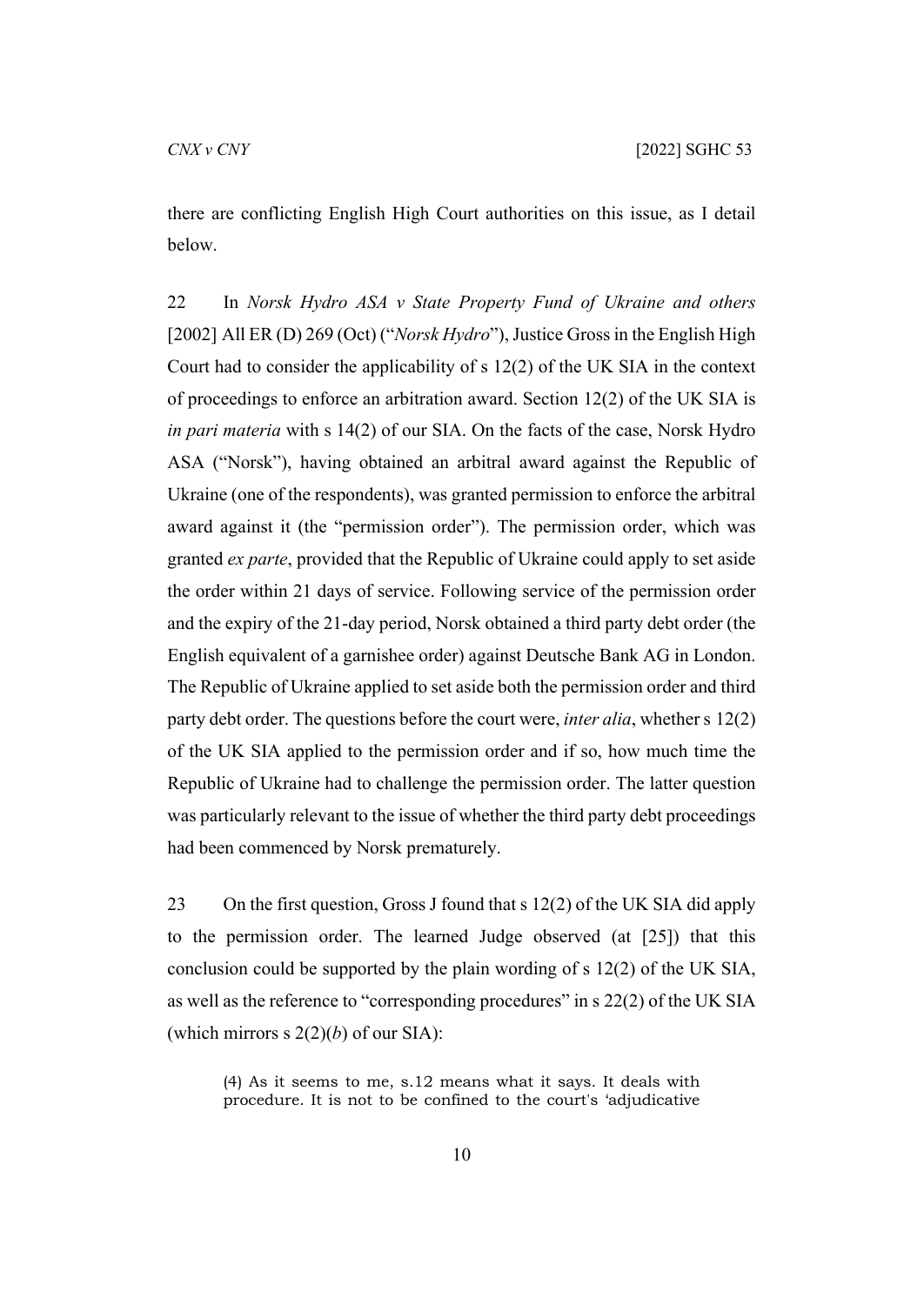jurisdiction'. The two month period is an acknowledgement of the reality that states do take time to react to legal proceedings. It is understandable that states should have such a period of time to respond to enforcement proceedings under ss. 100 and following of the 1996 Act; not untypically, an award will be made in one country but enforcement may be sought elsewhere, perhaps in a number of jurisdictions, where assets are or are thought to be located. I therefore decline to read words into s.12 so as to preclude its application to the enforcement of a: wards [*sic*] under CPR 62.18.

(5) Insofar as it remains in dispute, I am satisfied that the wording in s. 12(2) of the 1978 Act, 'Any time for entering an appearance (whether prescribed by rules of court or otherwise)' applies to the time period to be set by the court as available to a defendant to seek to set aside an order for enforcement under CPR 62.18(9). If need be, s.22(2) of the 1978 Act ('.. references to entry of appearance … include references to any corresponding procedures'), though, I suspect, primarily designed for other purposes, is capable of supporting such a construction; for my part, however, I would be inclined to arrive at my conclusion on the wording of s.12(2) standing alone but read in context.

24 On the second question, Gross J concluded that the Republic of Ukraine was entitled to a total of two months and 21 days to apply to set aside the permission order, and that the third party debt application had thus been brought by Norsk prematurely (at [25(6)]).

25 Justice Stanley Burnton had, however, expressed a conflicting view in *AIC Limited v The Federal Government of Nigeria* [2003] EWHC 1357 (QB) ("*AIC*"), which was a case that concerned registration of a foreign judgment. In *AIC,* Burnton J observed that an application to set aside the registration of a foreign judgment was not a "corresponding" procedure to an entry of appearance (at [23]). AIC Limited had obtained an order to register a foreign judgment against the Federal Government of Nigeria. It then obtained another order, extending the Federal Government of Nigeria's time to apply to set aside the order for registration to two months from the date of service. The learned Judge noted that AIC Limited had made the application on the assumption that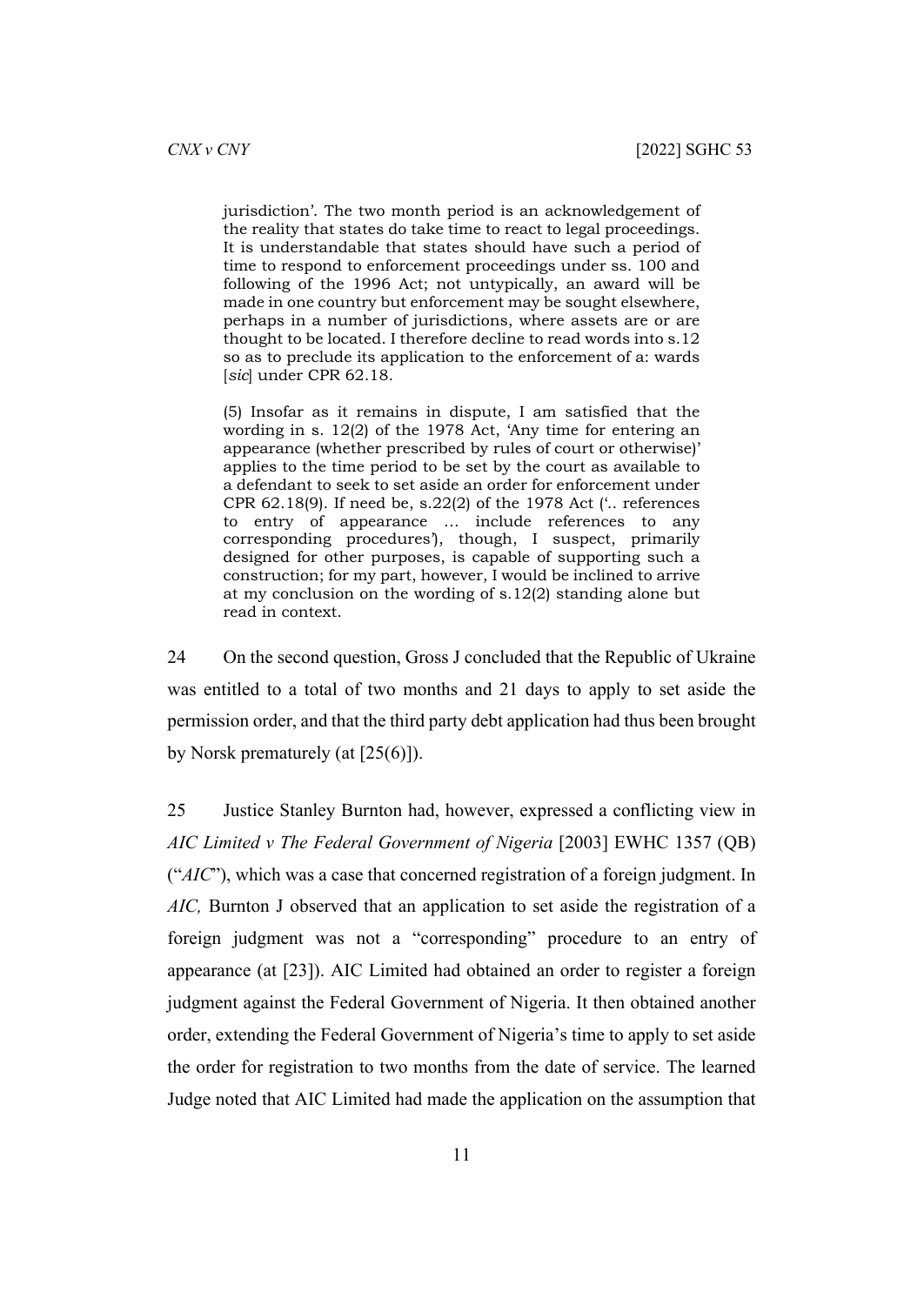a notice of an order for the registration of a foreign judgment is the equivalent of a "writ or other document required to be served for instituting proceedings against a State" within the meaning of s 12(1) of the UK SIA, and that an application by a State to set aside the registration was the corresponding procedure to an entry of appearance within the meaning of ss 12(2) and 22(2) of the UK SIA (at [23]). Burnton J held that this assumption was erroneous and reasoned as follows:

23 … In my judgment, those assumptions are unfounded. *An application to set aside the registration of a judgment is not a 'corresponding' procedure to an entry of appearance. An entry of appearance is an act that precedes a judgment, whereas an application to set aside a registration is made after judgment has been entered into.* The registration of a foreign judgment is not the equivalent of a judgment in default of appearance: it precedes the service of any United Kingdom proceedings on the defendant. …

<span id="page-13-0"></span>[emphasis added]

26 While *AIC* concerned an application to register a foreign judgment, Burnton J's reasoning would suggest that an application to challenge a leave order should likewise *not* be construed as the corresponding procedure to an entry of appearance, since such an application also *post-dates* the arbitral award, rather than precedes it. The reasoning in *AIC* therefore stands in contradiction to that in *Norsk Hydro.* Although *Norsk Hydro* was decided before *AIC*, it was not raised or considered in *AIC*. Based on the authorities cited to me, it appears to me that the position in England has not been definitively resolved since then. While the correctness of *AIC* was doubted by Justice Teare in *Gold Reserve Inc v Bolivarian Republic of Venezuela* [2016] 1 WLR 2829 ("*Gold Reserve*") (at [64]), and once more by the UK Supreme Court in *General Dynamics United Kingdom Ltd v State of Libya* [2021] 3 WLR 231 ("*General Dynamics (UKSC)*") (at [68]), those doubts appear to have been in relation to a different point, namely Burnton J's reasoning that s 12 of the UK SIA must be applicable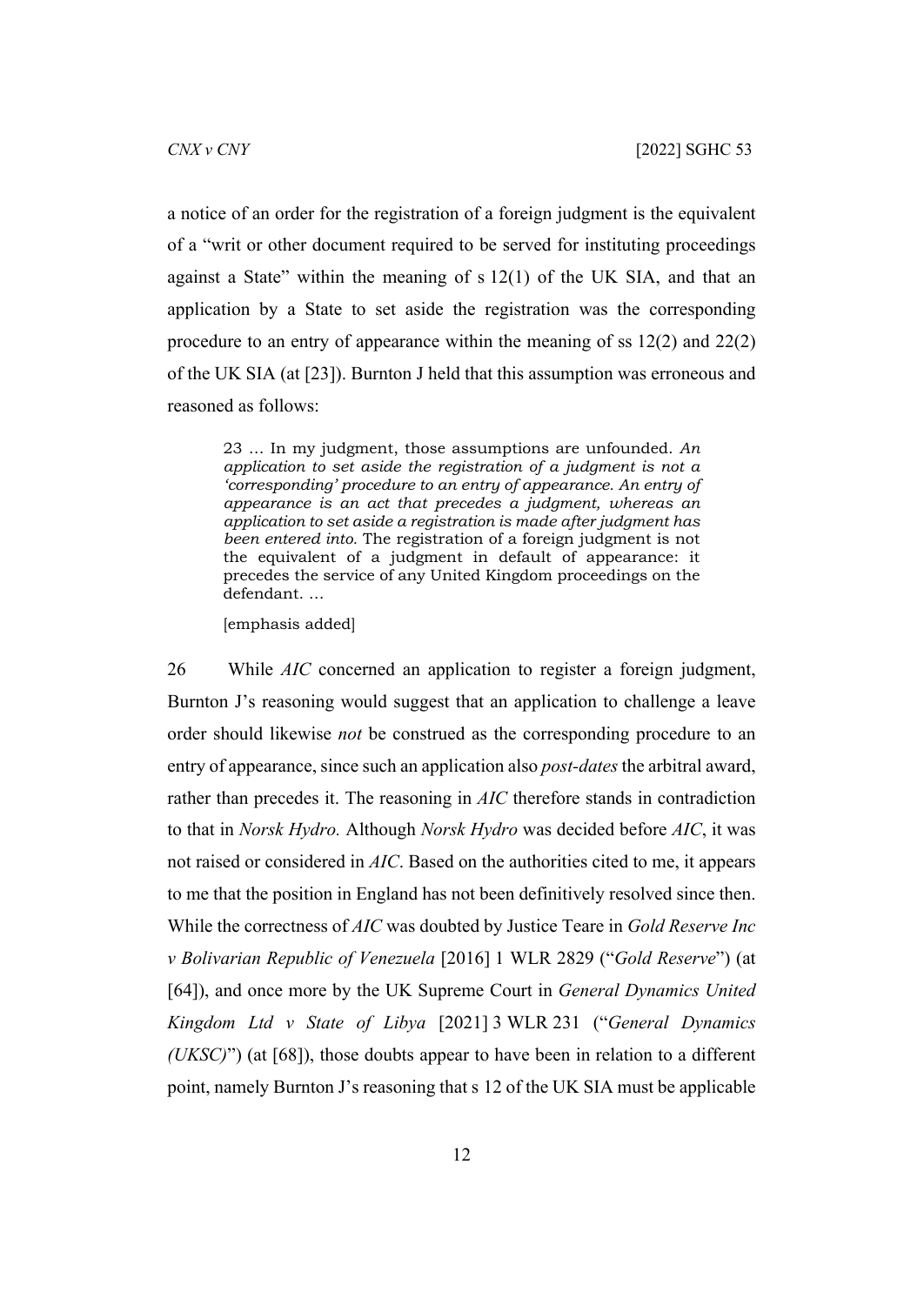in *its entirety* to the proceedings in question or not at all. Further, the UK Supreme Court in *General Dynamics (UKSC)* declined to express any concluded view on whether an application to set aside a leave order is a corresponding procedure to an entry of appearance under s 12(2) of the UK SIA, as the point had not been fully argued before it (at [75]).

27 Turning now to local case law, the issue of whether s 14(2) of the SIA applies to an application to set aside a leave order, as well as the conflicting authorities of *Norsk Hydro* and *AIC,* were considered by Ramesh J (albeit *obiter*) in *Josias Van Zyl*. The main question in *Josias Van Zyl* was whether an order granting leave to enforce an arbitral award against a foreign State has to be served in accordance with s  $14(1)$  of the SIA (at [1]). In holding that s  $14(1)$ of the SIA *did* apply to a leave order, Ramesh J observed that a consequence of this conclusion was that the reference to "corresponding procedures" in  $s$  2(2)(*b*) of the SIA must accordingly be read to extend to the time for filing an application to set aside a leave order (at [68]–[69]). In particular, the learned Judge noted that the purpose of  $s$  2(2)(*b*) of the SIA is that it "reconciles the provisions of s 14 [of the SIA] with the different terminology used to describe the institution of enforcement proceedings by service of a leave order" (at [69]). It was for this reason that the learned Judge rejected Burnton J's interpretation of s 12(2) of the UK SIA in *AIC* as being "too literal and narrow", and instead preferred the views expressed by Gross J in *Norsk Hydro* (at [71]):

71 [*AIC*] conflicts with *Norsk Hydro* ([12] *supra*), which was not cited in *AIC Limited*. In *Norsk Hydro*, 'entry of appearance' was clearly equivocated with an application to set aside an order granting leave to enforce. Moreover, Stanley Burnton J's approach appears too literal and narrow; s 2(2)(*b*) (equivalent to s 22(2) of the UK Act) must exist precisely to cater to such differences as Stanley Burnton J identified. In my view, the correct approach is to first ask whether the proceedings in question are intended to fall within the scope of s 14. The stages of the proceedings in question cannot be expected to be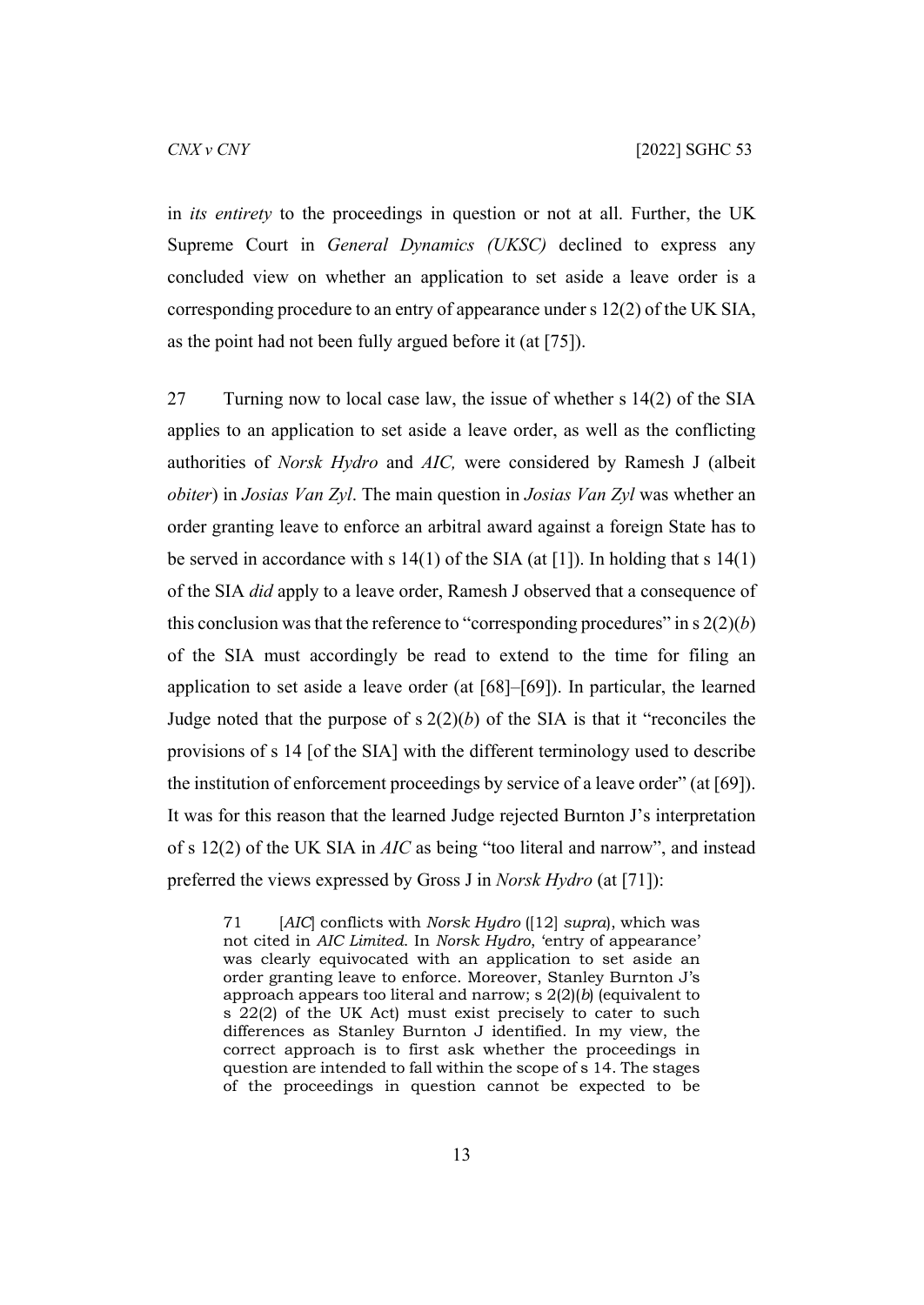identical to the steps of entry of appearance and judgment in default in s 14. A corresponding provision need not necessarily be the same in texture and terminology. That would defeat the purpose of s 2(2)(*b*) of the Act. I therefore prefer the approach in *Norsk Hydro*.

<span id="page-15-0"></span>28 I agree with Ramesh J that the reasoning of Gross J in *Norsk Hydro* is to be preferred over that of Burnton J in *AIC*. Under Singapore law, it is trite that a statute must be interpreted purposively, having regard to the text of the provision as well as the context of the provision within the written law as a whole: *Tan Cheng Bock v Attorney-General* [2017] 2 SLR 850 ("*Tan Cheng Bock*") at [37]. In other words, the interpretation of the provision in question should be informed by other relevant provisions within the same statute (*Tan Cheng Bock* at [44]). To my mind, it was clear that s 14(2) of the SIA must be read together with the relevant definition in  $s$   $2(2)(b)$  of the SIA, which extends the definition of "entry of appearance" to include "any corresponding procedures".

<span id="page-15-1"></span>29 In my view, the plain meaning of the term "corresponding procedures", when applied to s 14(2) of the SIA in the context of a leave order granted under O 69A r 6 of the ROC, *does* refer to an application to set aside the leave order. Based on a plain reading of s  $2(2)(b)$  of the SIA, it is clear that the phrase "any corresponding procedures" is broad and meant to be an inclusive definition. Moreover, the very existence of s 2(2)(*b*) of the SIA suggests that s 14(2) of the SIA is meant to apply to a range of procedures, some of which may not have stages that are the same in "texture and terminology" to the steps of entry of appearance and judgment in default set out in s 14 of the SIA (*Josias Van Zyl* at [71]). In my judgment, the correct approach to determining the applicability of s 14(2) of the SIA is therefore to ask if the proceedings in question have a stage that is similar *in substance* to an entry of appearance. As observed in *Singapore Court Practice* (Jeffrey Pinsler gen ed) (LexisNexis Singapore, 2021) at para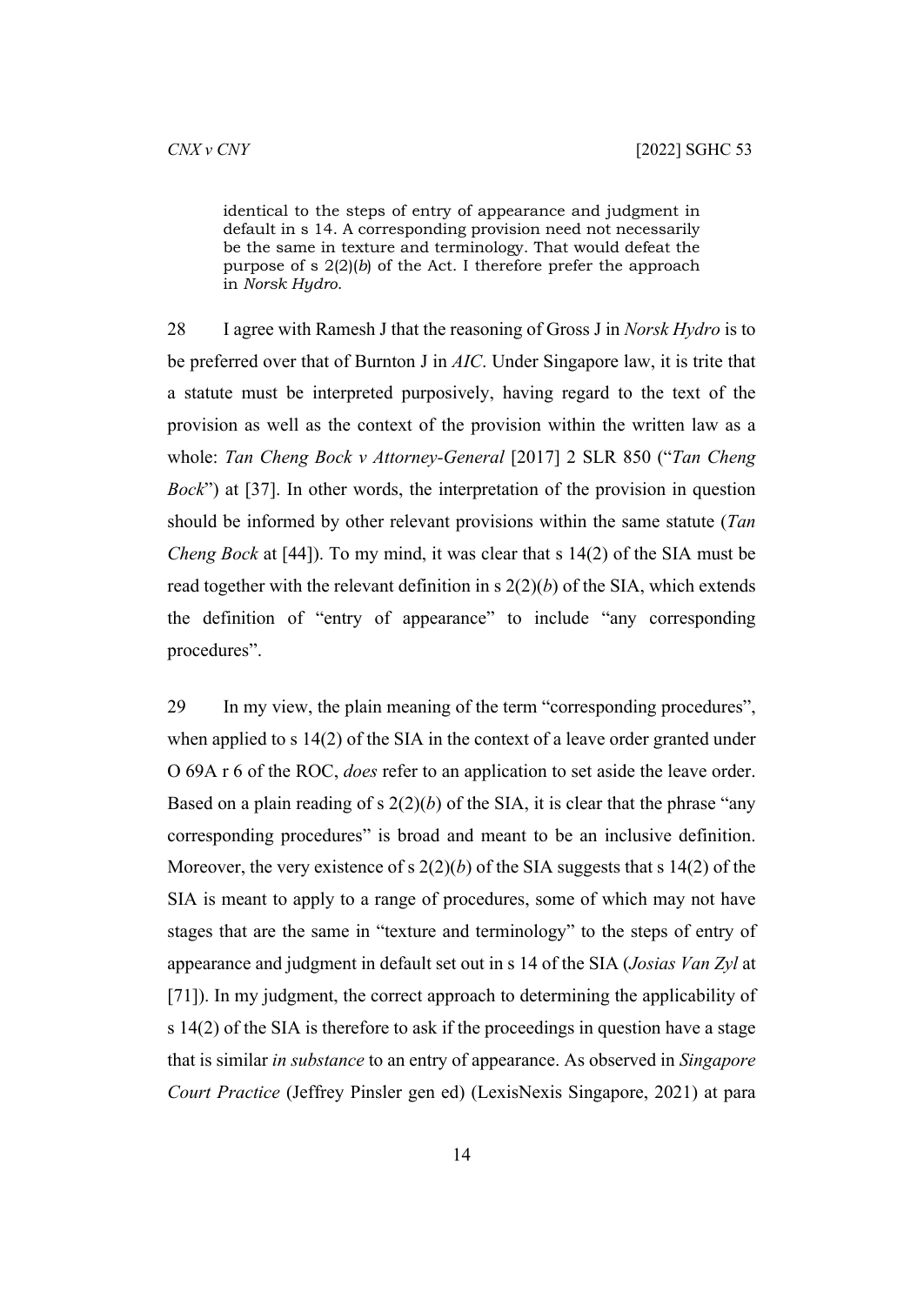12/1/1, the rationale of entering an appearance is "to enable the defendant to officially communicate his intention to defend or challenge the action". I agreed with the defendant that by parity of logic, in proceedings where leave has been granted to enforce an arbitral award against a foreign State and the leave order has been served on the defendant State in accordance with s 14(1) of the SIA, the corresponding procedure to an entry of appearance would be *the next step* that the defendant is required to take to communicate its intention to challenge the leave order.25 That next step would, in my view, be the defendant's application to set aside the leave order. As provided for in O 69A r 6(4) read with  $O$  69A r 6(5) of the ROC, that is the very step that is required to be expressly stated in any leave order made under O 69A r 6 of the ROC. I was therefore satisfied that an application to set aside the Leave Order did fall within the meaning of "corresponding procedures" in s  $2(2)(b)$  of the SIA, such that s 14(2) of the SIA applied to the present proceedings.

<span id="page-16-0"></span>30 Moreover, I was of the view that such a conclusion better accorded with the legislative purpose of s 14(2) of the SIA. The fact that s 14(2) of the SIA gives States a longer timeline to enter an appearance is an explicit recognition of "the reality" that States require more time to react to proceedings, as noted in *Josias Van Zyl* at [45]:

45 This accorded with the underlying purpose of s 14 [of the SIA]. The two-month time period in s 12 [of the UK SIA] serves to acknowledge 'the reality that states do take time to react to legal proceedings'. It is not disproportionately generous, since often 'an award will be made in one country but enforcement may be sought elsewhere, perhaps in a number of jurisdictions, where assets are or are thought to be located' (*Norsk Hydro* ([12] *supra*) at [25(4)]). I thus agreed with the reasoning at [19] of the AR's GD ([1] *supra*) that:

<sup>25</sup> DWS at para 43.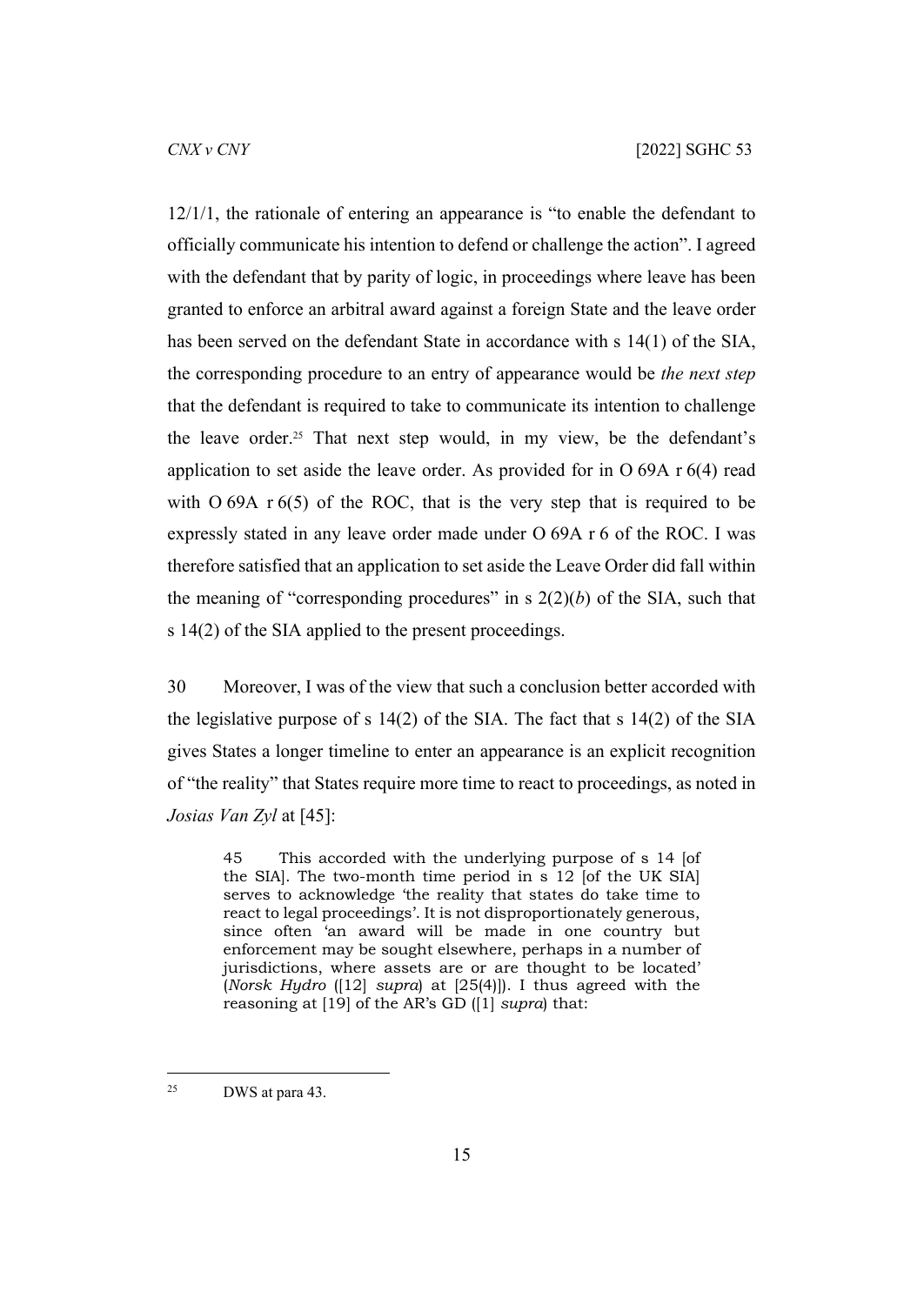States require time to respond to proceedings brought against them, and enforcement proceedings are no exception. Proceedings to enforce an award may be brought in any jurisdiction in which the respondent State has assets, independent from that jurisdiction's connection to the underlying arbitration or the merits of the substantive dispute. The need for time and opportunity to respond applies with equal force.

<span id="page-17-0"></span>31 I did not see any reason why the observations in *Josias Van Zyl* should not apply in the context of proceedings to enforce an arbitral award against a State. In its submissions, the plaintiff argued that a State does not require as much time to react to *enforcement* proceedings as compared to *fresh* claims against it, since it would be aware of the disputes and arbitral proceedings giving rise to the arbitral award, particularly in instances where the State had actively and fully participated in the underlying arbitration.26 I did not agree with this submission. As noted in *Josias Van Zyl* (at [46]), while the enforcement of an arbitral award may not take a respondent State by surprise, different considerations come into play when a State is faced with the potential enforcement of the award in a particular jurisdiction, as compared to the considerations at play in the underlying arbitral proceedings. In my judgment, this remains true even if parallel enforcement proceedings have been brought in other jurisdictions – the grounds for resisting enforcement may apply differently across different jurisdictions, and different jurisdictions may well have differing court processes for resisting enforcement of an arbitral award. Accordingly, I disagreed that the defendant should be deprived of its entitlement to the additional time allowed under s 14(2) of the SIA, simply because it had participated in the Arbitration.

<sup>26</sup> PWS at para 71.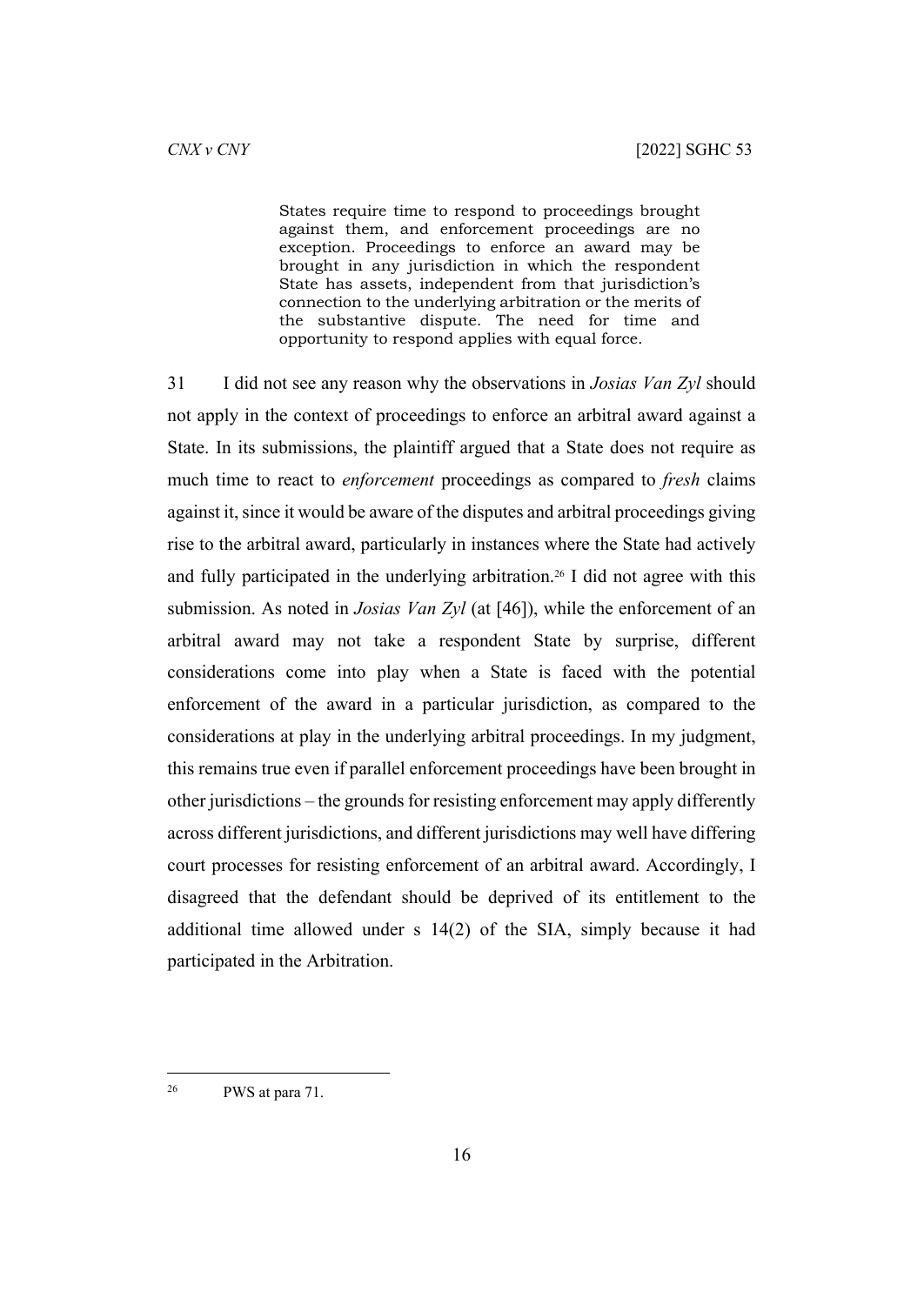32 For the foregoing reasons, I disagreed with the plaintiff that s 14(2) of the SIA does not apply to a leave order which was granted under O 69A r 6 of the ROC and served in accordance with s 14(1) of the SIA.

33 In support of the plaintiff's position, Ms Koh also drew my attention to the comments of Teare J in *Gold Reserve*. <sup>27</sup> In discussing Burnton J's judgment in *AIC*, the learned Judge stated as follows (at [63]–[64]):

> 63 The basis of the decision [in *AIC*] appears to be that section 12 [of the UK SIA], which deals in subsection (1) with the mode of service, in subsections (2) and (3) with entry of appearance and in subsections (4) and (5) with judgments in default of appearance, must be applicable in its entirety to the proceedings in question. The procedure of ordering registration of a judgment without notice to the defendant and providing for the defendant to apply to set aside the order was not the equivalent of the provisions for entry of an appearance and for judgments in default of appearance. The judge concluded that an application for registration of a judgment required the issue and service of a claim form.

> 64 With diffidence and with great respect to Stanley Burnton J I do not consider that the provisions of section 12 must be read in that manner. In my judgment section 12 makes special provision with regard to the questions of service, entry of appearance and judgments in default of appearance. But if the particular proceedings do not involve any one of those steps then the special provision of section 12 relating to that step does not apply. This appears to me to be clearly so with regard to section 12(1). It only applies to writs or other documents "required to be served". If the document instituting the proceedings is not required to be served then the subsection has no application. If an entry of appearance (now acknowledgment of service) is required then subsections (2) and (3) apply. If an entry of appearance (now acknowledgment of service) is not required than the subsections do not apply. If judgment in default of appearance (now acknowledgment of

<sup>27</sup> PWS at para 47.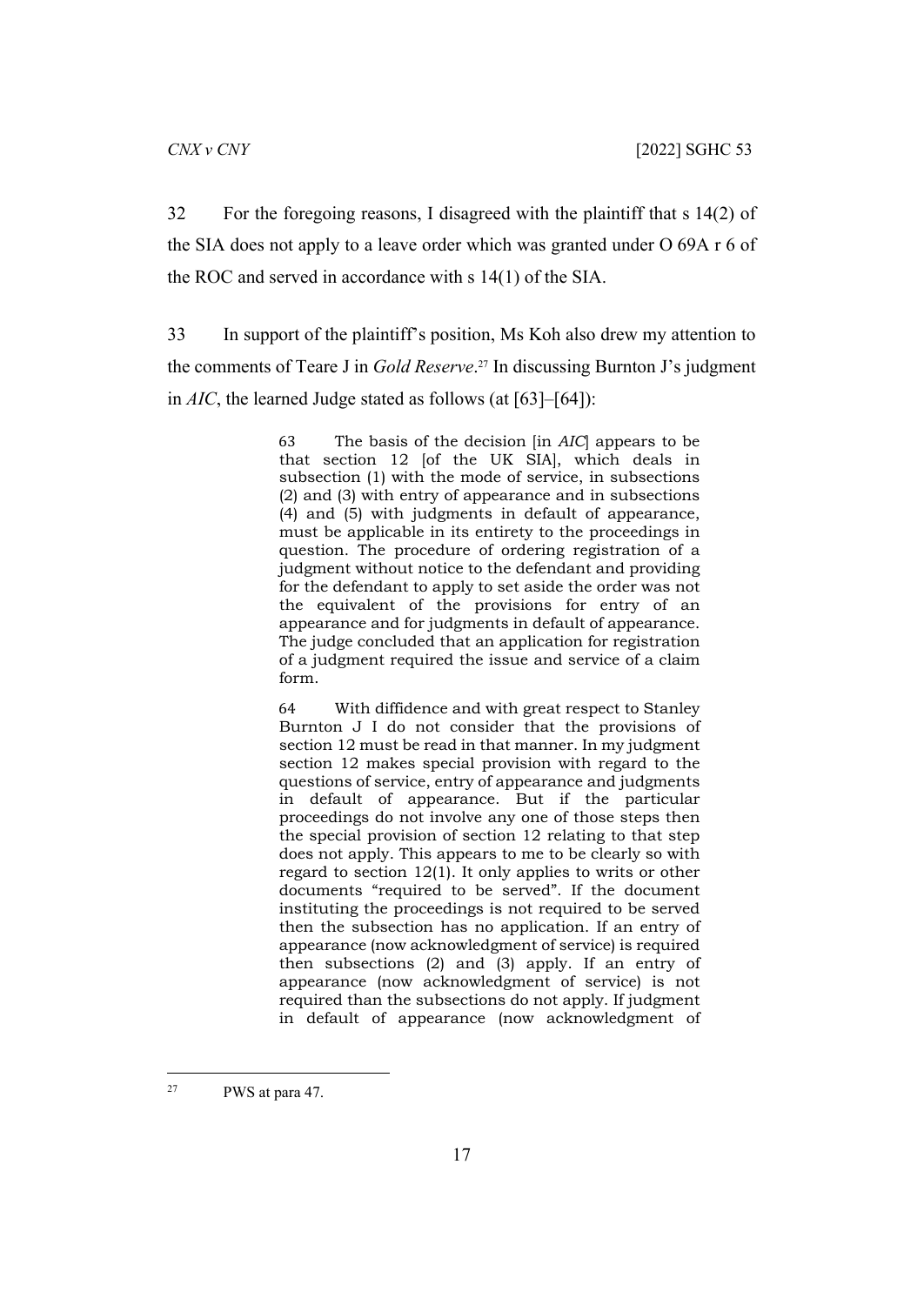service) is sought then subsections (4) and (5) apply. If it is not sought then they do not apply.

34 The plaintiff rightly observed that *Gold Reserve* is authority for the proposition that s 12(2) of the UK SIA does not apply by the mere fact that a writ or document is served in accordance with  $s$  12(1) of the UK SIA; if proceedings commenced against a State do not involve an entry of appearance or a corresponding procedure, then s 12(2) of the UK SIA would not have any application. 28 As an aside, *AIC* was also doubted on this point in *General Dynamics (UKSC)*; see above at [\[26](#page-13-0)]. However, in my view, *Gold Reserve* was ultimately of limited assistance to the plaintiff. As is clear from the above passage, *Gold Reserve* does not deal with the question before me, which was *what*, if anything, in the context of a leave order, constitutes a corresponding procedure to an entry of appearance. Moreover, for the reasons detailed above at [\[28](#page-15-0)]–[\[31](#page-17-0)], I considered that the present proceedings *did* envision a stage in the proceedings that would be the equivalent to an entry of appearance (*ie,* the defendant's application to set aside the Leave Order) and that accordingly, s 14(2) of the SIA would apply to the Leave Order. Thus, *Gold Reserve* did little to buttress the plaintiff's case.

35 Ms Koh also referred me to s 14(6) of the SIA, which provides that where a writ or other document has been served in a manner previously agreed to by a foreign State, the foreign State cannot avail itself of the two-month timeline prescribed under s 14(2) of the SIA. Ms Koh submitted that s 14(6) of the SIA shows that the procedural privileges afforded to States under s 14 are "not immutable", and can be retracted when it is clear that the State is aware of the proceedings commenced against it and is able to respond.29 As such, the two-

<sup>28</sup> PWS at para 47.

<sup>&</sup>lt;sup>29</sup> PWS at paras  $54-56$ .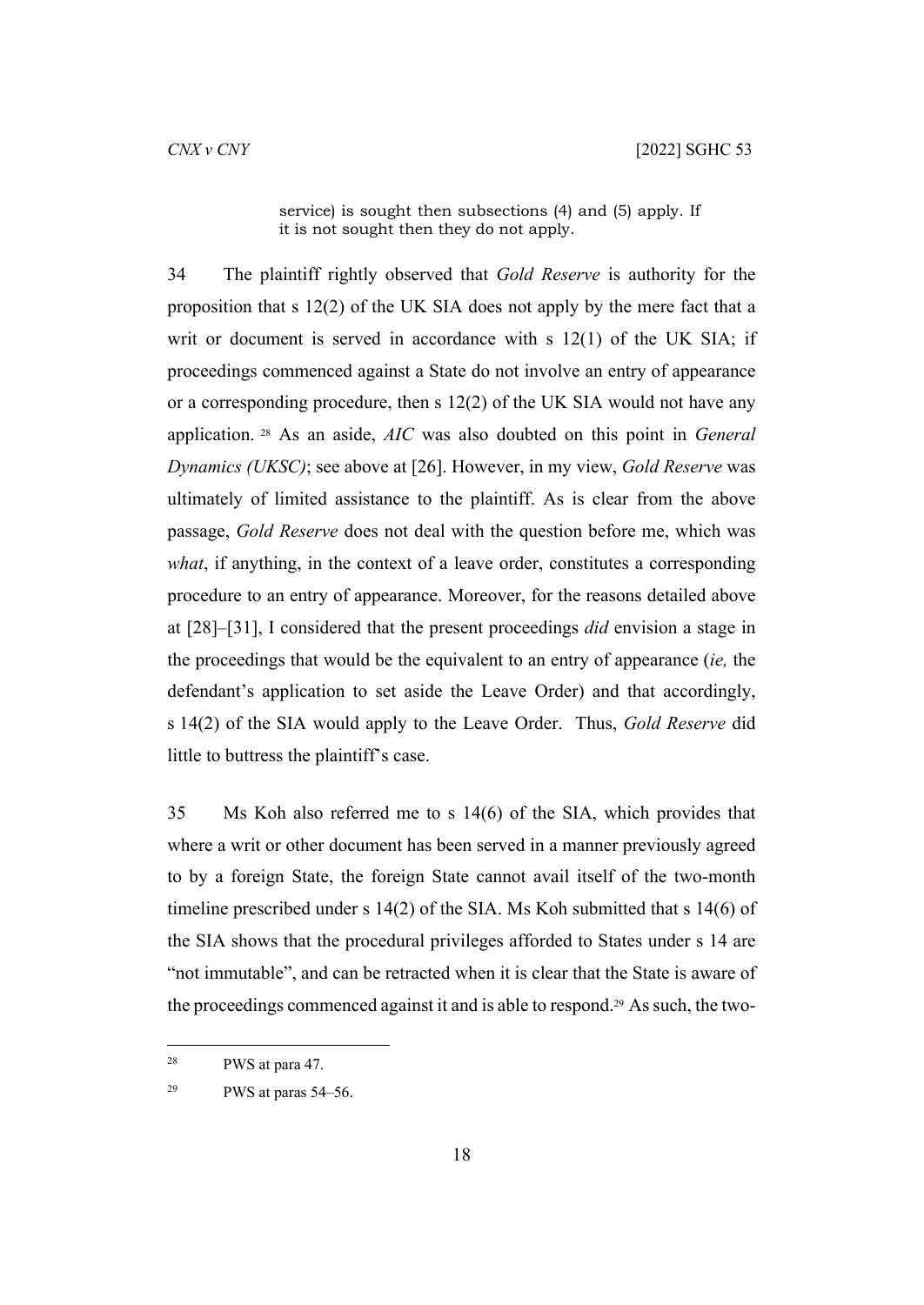month timeline prescribed under s 14(2) of the SIA was simply a "proxy" for what was thought to be a reasonable time for a State to conduct internal consultations before meeting a fresh claim brought against it.<sup>30</sup>

36 In my view, this argument was untenable. I did not find that s 14(6) of the SIA took anything away from the plain meaning or purpose of s 14(2). While the plaintiff may be correct to observe that s 14(6) of the SIA carves out certain circumstances under which States are not afforded the privilege of the additional time under s 14(2), the fact remains that the plain wording of s 14(2) of the SIA mandates that States be accorded a two-month timeline in all other cases.

37 Moreover, even if the plaintiff is correct that the privilege of additional time under s 14(2) of the SIA is "not immutable", I did not see any basis on which the additional time set out in s 14(2) SIA could be whittled down in the present case. In this respect, the plaintiff submitted that the court has the power under O 69A r 6(4) of the ROC to decide on the appropriate time period within which a State may apply to set aside a leave order, *notwithstanding* s 14(2) of the SIA.<sup>31</sup> O 69A r  $6(4)$  of the ROC provides:

(4) Within 14 days after service of the order [granting leave to enforce an arbitral award] or, if the order is to be served out of the jurisdiction, *within such other period as the Court may fix*, the debtor may apply to set aside the order and the award shall not be enforced until after the expiration of that period or, if the debtor applies within that period to set aside the order, until after the application is finally disposed of.

[emphasis added]

<span id="page-20-0"></span>38 The plaintiff contended that the phrase "within such other period as the Court may fix" expressly leaves it open to the court to decide on the appropriate

<sup>30</sup> PWS at para 63.

 $31$  PWS at paras 66–70.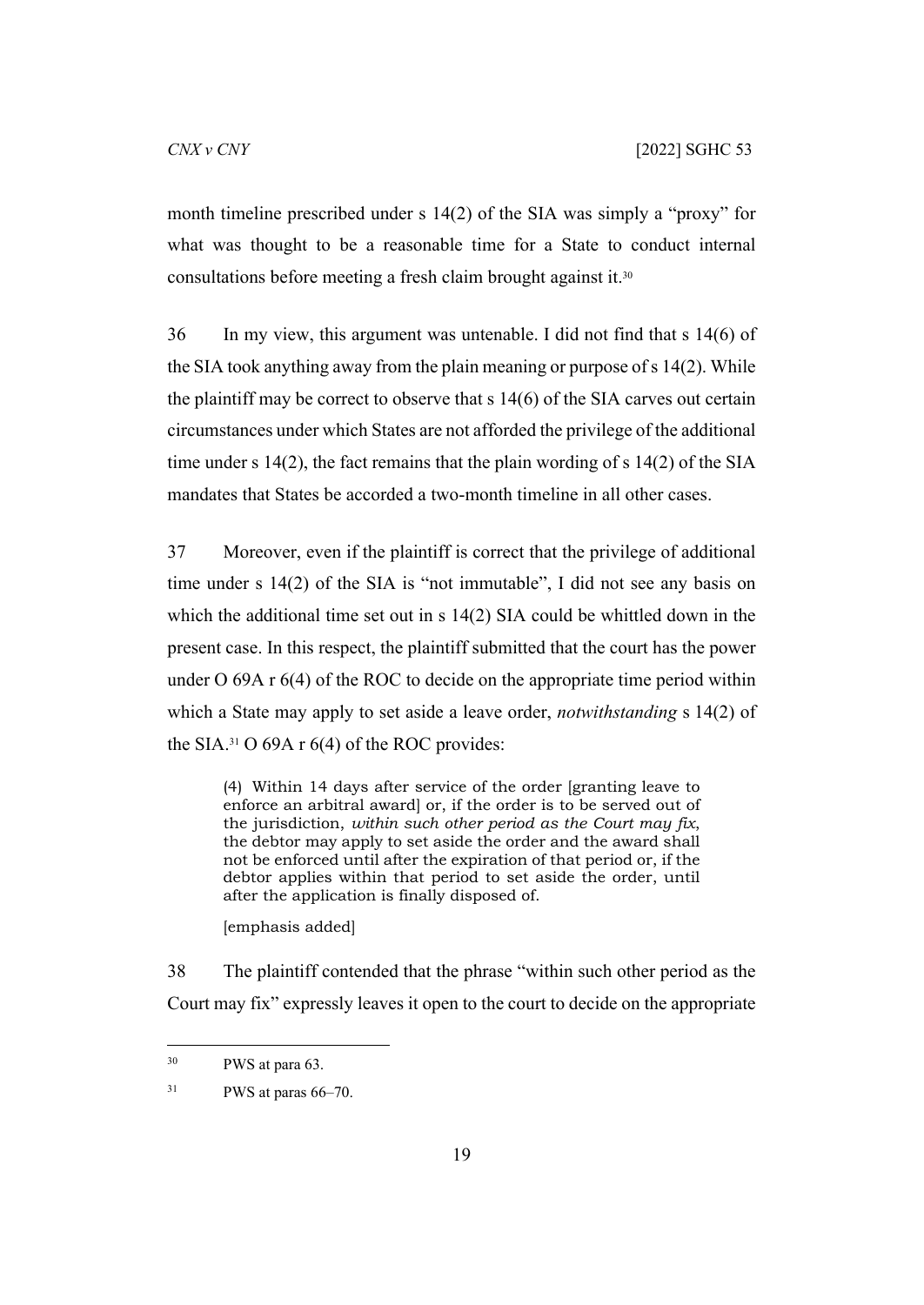time period within which a debtor State may apply to set aside a leave order, notwithstanding the two-month timeline provided for in s 14(2) of the SIA.32 In support of its position, the plaintiff cited the English Court of Appeal decision in *General Dynamics United Kingdom Ltd v State of Libya* [2019] 1 WLR 6137 ("*General Dynamics (CA*)"), as well as the decision of the High Court of Australia in *Firebird Global Master Fund II Ltd v Republic of Nauru and another* [2015] 326 ALR 396 ("*Firebird*").

39 I was not persuaded by the plaintiff's arguments and the case authorities cited above at [[38\]](#page-20-0) did not assist the plaintiff. With regard to *General Dynamics (CA)*, Ms Koh drew my attention to the following excerpt from the judgment:

51 … such order must, in accordance with CPR r 62.18(9), set a period within which the state may apply to set aside the order and provide for it not to be enforced meanwhile. *No doubt, in the case of a foreign state, the normal such period should be two months by analogy with section 12(2) but there is no statutory requirement that that period must always be given.*

[emphasis added]

40 The above comments were made by the English Court of Appeal *in endorsement* of Burnton J's decision in *AIC*. However, as I noted above (at [[26\]](#page-13-0)), *AIC* was not followed by the UK Supreme Court in *General Dynamics (UKSC)* and the decision in *General Dynamics (CA)* was in fact reversed by the UK Supreme Court. I therefore did not consider *General Dynamics (CA)* to be persuasive. Further, *General Dynamics (CA)* itself should be understood in its proper context. The issue that arose in that case was whether the requirements of s 12(1) of the UK SIA (*in pari materia* with s 14(1) of the SIA) were applicable to a leave order and if so, whether they were mandatory or capable of being waived or dispensed with. The decision did not therefore concern

<sup>32</sup> PWS at paras 66–68.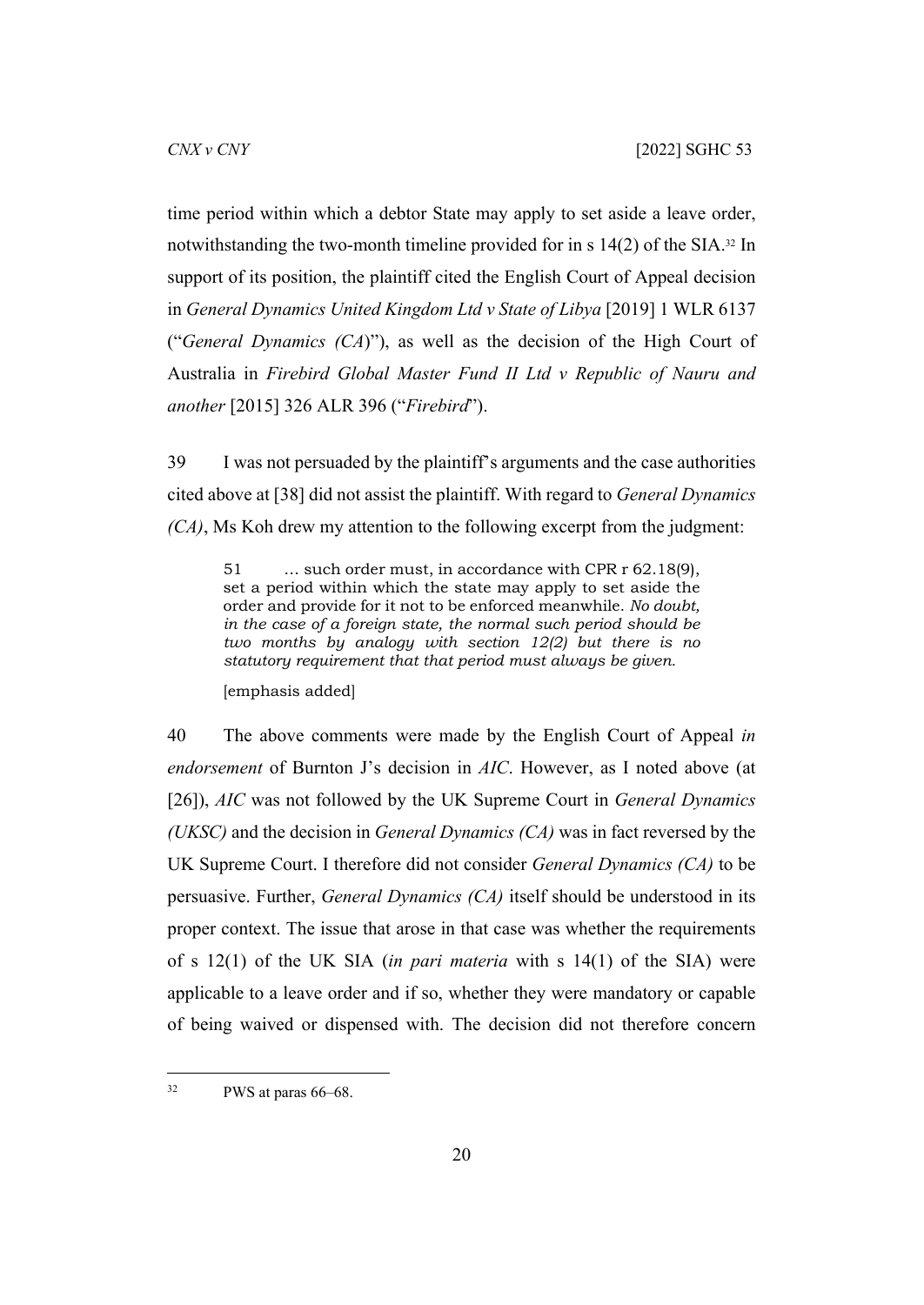s 12(2) of the UK SIA and as I mentioned at [\[26](#page-13-0)] above, the UK Supreme Court declined to express any concluded view on the applicability of s 12(2) of the UK SIA.

41 Likewise, the observations in *Firebird* also need to be read and understood in context. The question in *Firebird* was whether a summons application to register a foreign judgment had to be served on the judgment debtor State, through one of the modes of service prescribed under the Foreign States Immunities Act 1985 (Cth). Justices Nettle and Gordon answered this question in the negative (at [215]). Nonetheless, they noted that under the Uniform Civil Procedure Rules 2005 (NSW), a court *could* still require the service of the summons through one of the prescribed modes of service, in situations where it would be expedient to do so. Where the judgment debtor is a foreign State, the court would also usually afford a longer time period to the foreign State to apply to set aside the registration order. It was in this context that the learned Judges made the observations that the plaintiff relied on, *ie*, that the rules on service are "facultative … rather than imposing an inevitable and ineluctable service requirement regardless of the facts and circumstances of the case" (at [216]).

42 From the foregoing, it is clear that the true purport of Nettle and Gordon JJ's comments is that the court has a discretion to fix a *longer* time period for setting aside a registration order where it is expedient to do so, and not that the court is entitled to *shorten* the time period for setting aside a registration order *despite* what may be prescribed by statute. Moreover, the comments of the learned Judges were made *obiter*, since the question before the High Court of Australia in *Firebird* did not touch on the time that a State had to set aside a registration order or leave order. I therefore found the plaintiff's reliance on *Firebird* to be of little assistance to its case.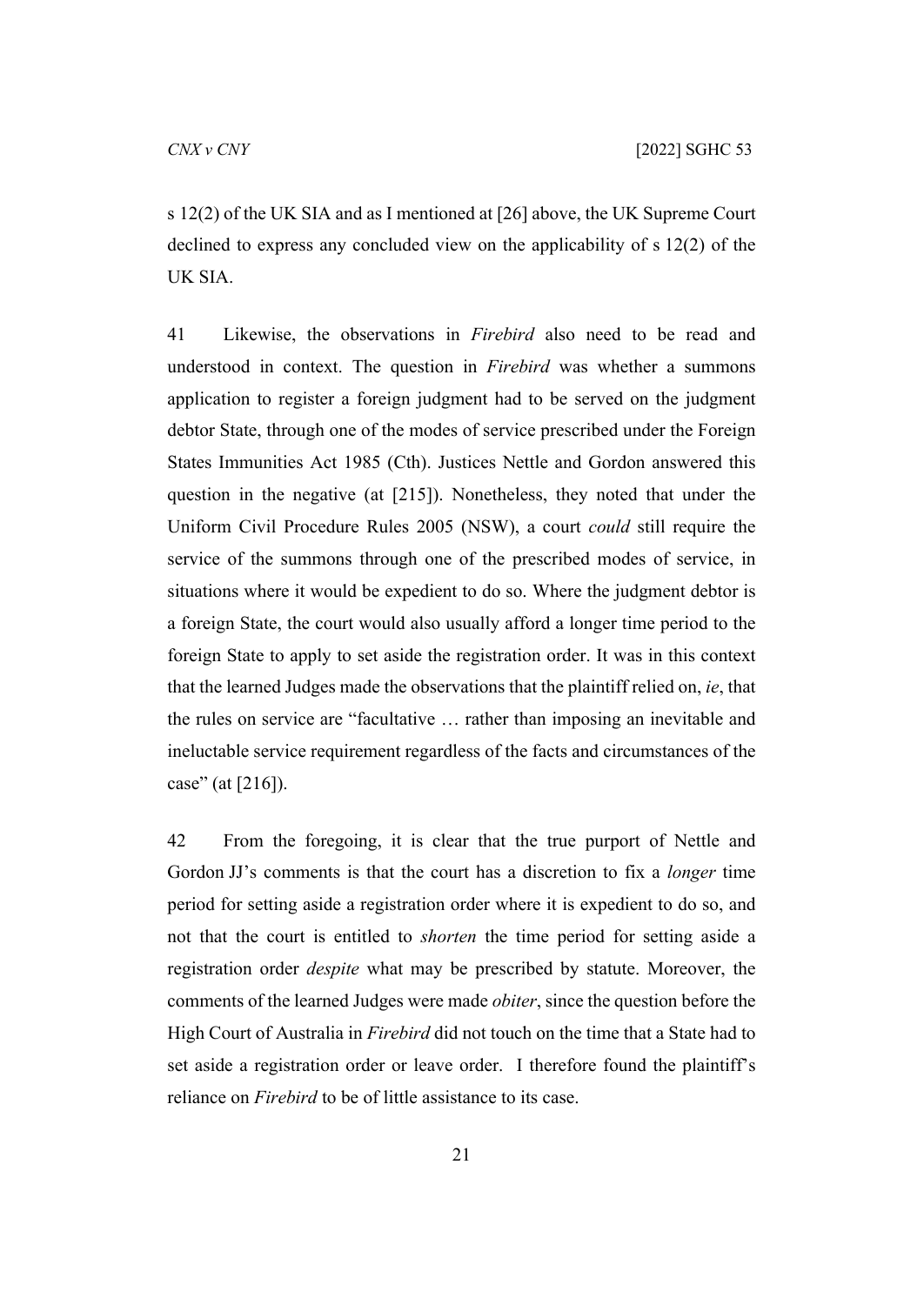<span id="page-23-0"></span>43 On a proper reading of s 14(2) of the SIA, the plaintiff's proposition that the court retains a residual discretion under O 69A r 6(4) of the ROC to fix *any*  time limit it sees fit for an application to set aside a leave order was simply unsustainable. Section 14(2) of the SIA provides that "[a]ny time for entering an appearance (*whether prescribed by Rules of Court or otherwise*) shall begin to run 2 months after the date on which the writ or document is so received" [emphasis added]. It is clear from the italicised wording that the court's power to fix a timeline under the ROC does not supersede or supplant the timeline prescribed under s 14(2) of the SIA – to hold otherwise would result in the tail wagging the dog. Rather, s 14(2) of the SIA and the ROC are meant to work in tandem, such that any time period fixed by the court under O 69A r 6(4) of the ROC begins to run two months *after* the date of service. Where a foreign State has been served with a leave order to enforce an arbitral award, the effect of s 14(2) of the SIA is therefore this: the foreign State has two months under s 14(2) SIA to set aside the leave order, *plus* any *further* time afforded to it by the court in exercise of its discretionary powers under O 69A r 6(4) of the ROC. I elaborate on this below at [\[50](#page-27-0)]–[\[52](#page-28-0)], when I consider Issue 2. Suffice to say for now that I did not agree with the plaintiff that the court has power under O 69A r 6(4) of the ROC to *shorten* the time a State has for applying to set aside a leave order, irrespective of what is stipulated in s 14(2) of the SIA. In my judgment, the reference to "such other period as the Court may fix" in O 69A r 6(4) of the ROC simply refers to the court's power to *extend* the period for setting aside a leave order beyond *the minimum* allowed under s 14(2) of the SIA.

44 For the reasons set out above, I found that an application by the defendant to set aside the Leave Order constituted the corresponding procedure to an entry of appearance under s 14(2) of the SIA, and that the time the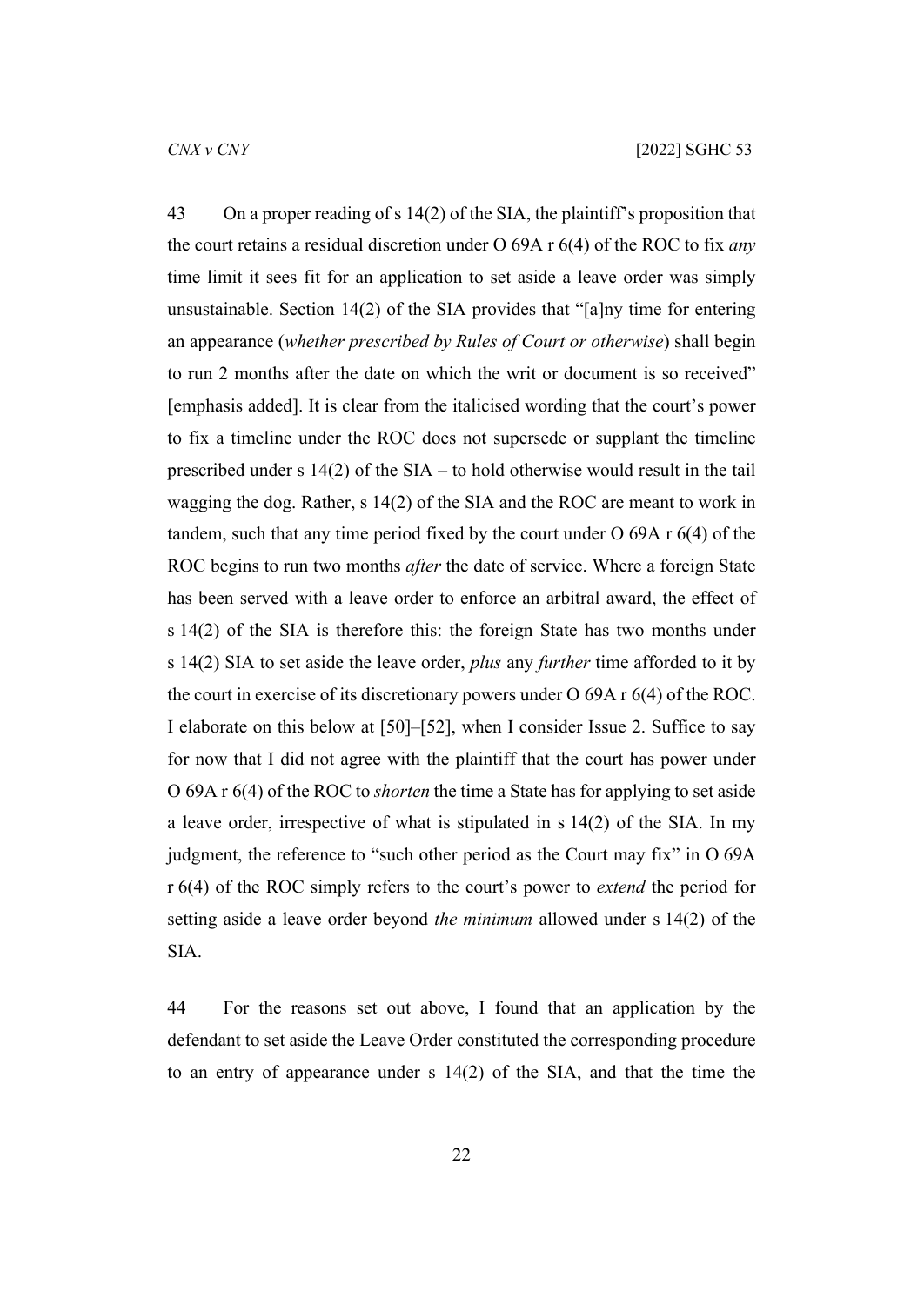defendant had to set aside the Leave Order was therefore governed by s 14(2) of the SIA.

#### <span id="page-24-0"></span>**Issue 2: Computation of time under s 14(2) of the SIA**

45 Having answered Issue 1 in the affirmative, I now turn to the issue of how time to set aside the Leave Order should be computed. Mr Bull submitted that the two-month period under s 14(2) of the SIA should be added to the 21 days provided for in the Leave Order, such that the defendant would be entitled to two months and 21 days commencing from 20 October 2021, being the date on which the Leave Order was served.33 Time for applying to set aside the Leave Order would therefore expire on 11 January 2022. As I summarised at [\[15](#page-8-0)] above, Ms Koh advanced two alternative submissions on how the time should be computed:

<span id="page-24-1"></span>(a) First, the reference to an "entry of appearance" in s 14(2) of the SIA should be construed as referring not only to an application to set aside the Leave Order, but also to *any* step in the proceedings taken by the foreign State that indicates the State has had a chance to respond to the proceedings.34 The plaintiff argued that the defendant took a step in the proceedings when it appointed D&N as local counsel on 9 November 2021 and filed SUM 5125 on 10 November 2021. The plaintiff submitted that the defendant therefore entered an appearance on 9 November 2021 and accordingly should only have 21 days from 9 November 2021 (*ie,* up till 30 November 2021) to apply to set aside the Leave Order.

<sup>33</sup> DWS at para 61.

<sup>34</sup> PWS at para 113.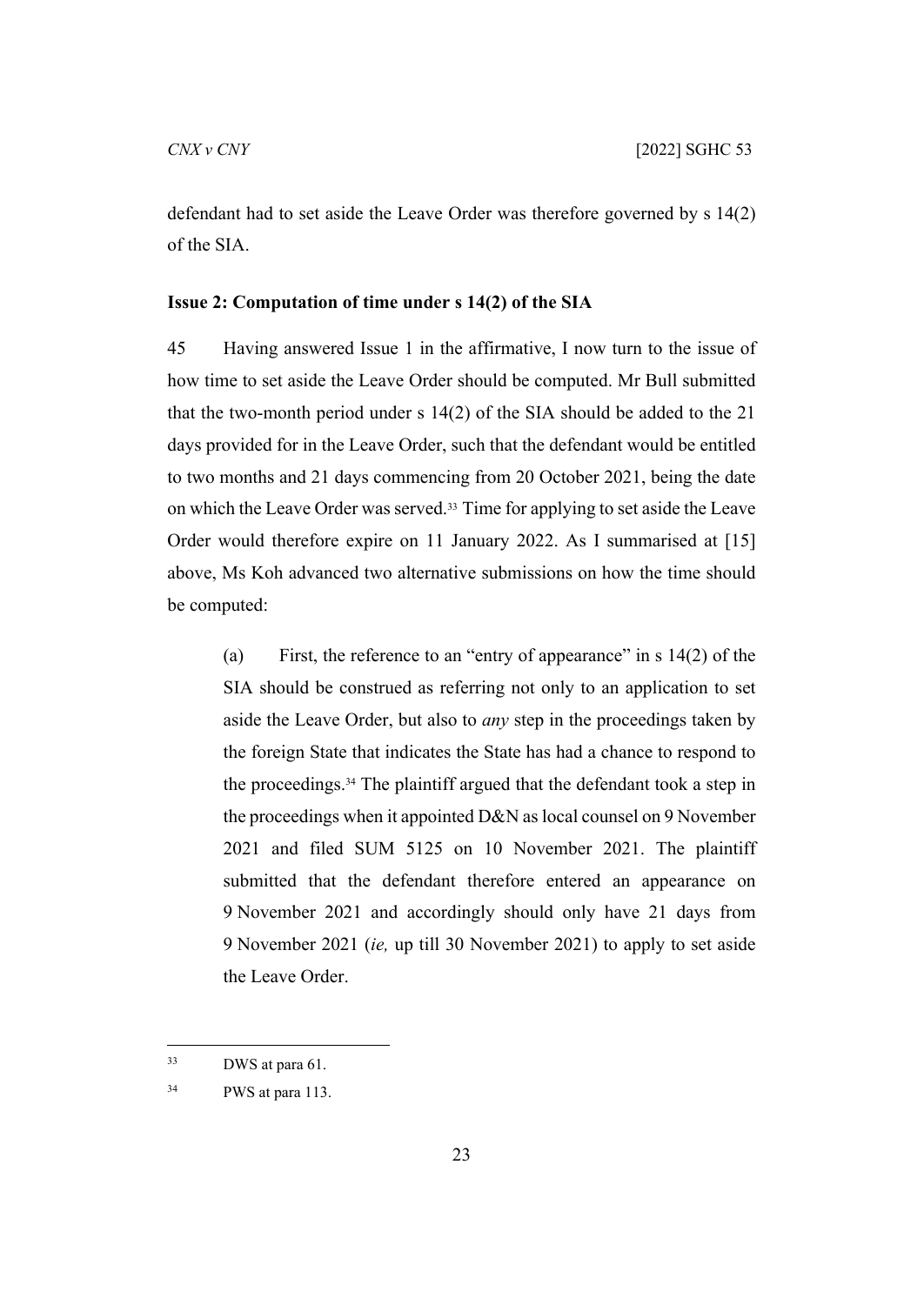<span id="page-25-0"></span>(b) Alternatively, the plaintiff argued that based on a plain reading of s 14(2) of the SIA, the defendant should have a *maximum* of two months from the date on which the Leave Order was received, to apply to set aside the Leave Order.<sup>35</sup>

46 With regard to the submissions at  $[45(a)]$  $[45(a)]$  above, I disagreed that the appointment of D&N and the filing of SUM 5125, taken singly or together, constituted an "entry of appearance" or a corresponding procedure for the purposes of s 14(2) of the SIA. The plaintiff's interpretation of s 14(2) of the SIA is not supported by the ordinary meaning of the words in the provision. As noted above at [\[29](#page-15-1)], an entry of appearance enables the defendant to officially communicate his intention to defend or challenge the action. It is a specific action as compared to some other step in the proceedings. The plaintiff's interpretation was not, in my view, a possible interpretation having regard to the ordinary meaning of s 14(2) of the SIA. Thus, the plaintiff's interpretation did not pass the first step of a purposive interpretation of s 14(2) of the SIA, which is to ascertain possible interpretations of the legislative provision: see *Tan Cheng Bock* at [37].

47 Moreover, if I accepted the plaintiff's contention, the defendant would paradoxically be disadvantaged for trying to avail itself of the two-month timeline it would otherwise be entitled to under s 14(2) of the SIA. On the plaintiff's reasoning, the defendant would have been entitled to two months under s 14(2) of the SIA to react to the enforcement proceedings, once the Leave Order was served on it. Yet, by the very act of filing SUM 5125 to seek a declaration that it was indeed entitled to the time provided for in s 14(2) of the SIA, the defendant had supposedly waived its entitlement to the additional two

<sup>35</sup> PWS at para 120.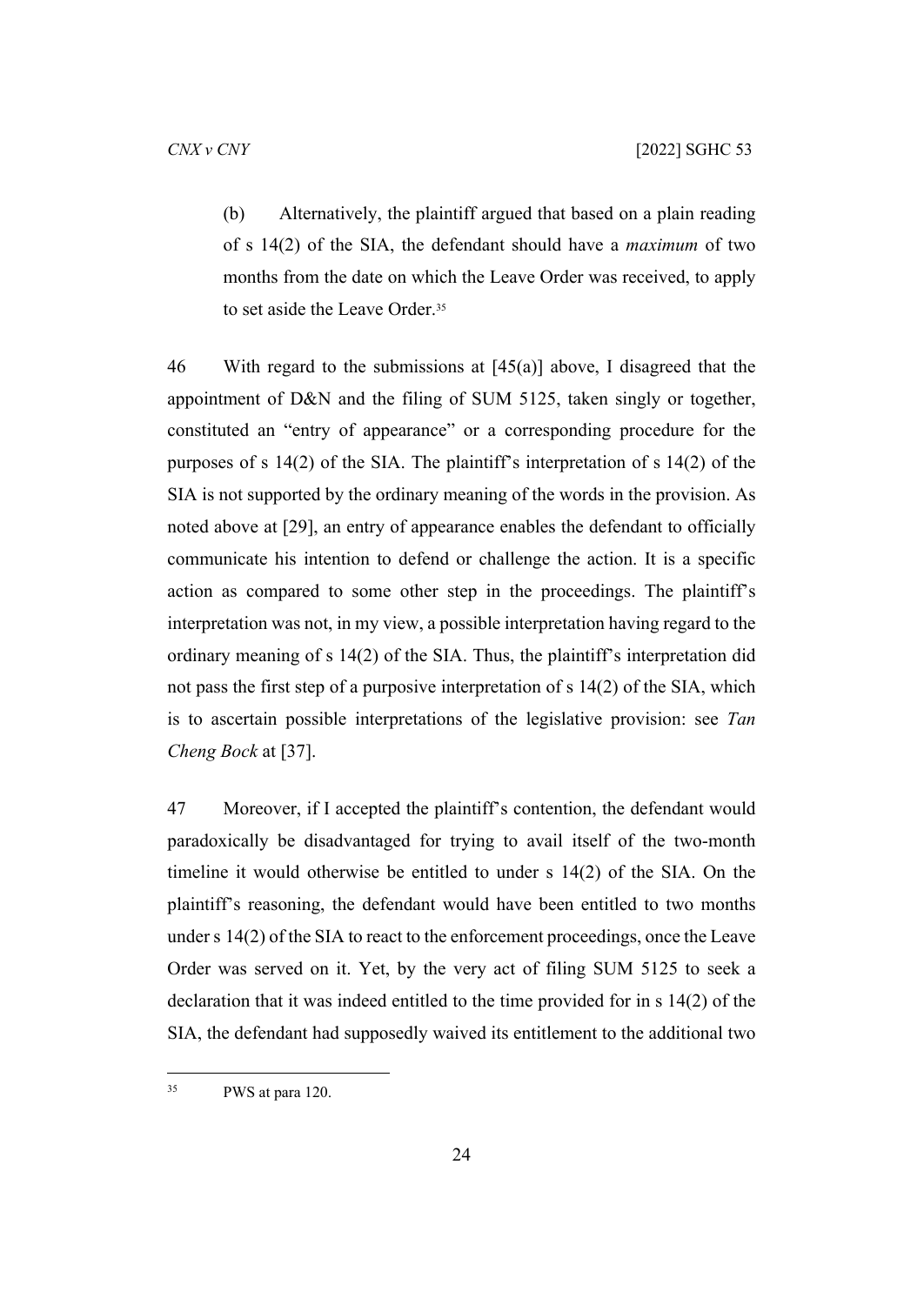months and would be left with only 21 days to apply to set aside the Leave Order. This somewhat circular and tautological conclusion cannot plausibly be the manner in which s 14(2) of the SIA was *intended* to operate. It would also fly in the face of the well-established canons of statutory interpretation that Parliament shuns tautology and does not legislate in vain: *Tan Cheng Bock* at [38].

48 In any case, even if, *arguendo*, I accepted that the phrase "entry of appearance" in s 14(2) of the SIA encompassed *any* further step in the proceedings, I was not persuaded that anything done by the defendant thus far amounted to a further step in the proceedings. As held by the Court of Appeal in *Carona Holdings Pte Ltd and others v Go Go Delicacy Pte Ltd* [2008] 4  $SLR(R)$  460, a "step in the proceedings" is one that evinces a party's "unequivocal submission" to the jurisdiction of the courts (at [95]).

49 On the facts before me, I did not think that the actions of the defendant satisfied this requirement. The appointment of D&N as counsel or the filing of SUM 5125 (which essentially asked for an extension of the deadline by which the defendant could apply to set aside the Leave Order) did not *ipso facto* evidence the defendant's unequivocal intention to challenge the Leave Order. A defendant may very well apply for more time to apply to set aside a leave order, *while* it considers more carefully whether it indeed wishes to apply to set aside the order. In any event, I note that the defendant expressly reserved its right to dispute the regularity of *service* of the Leave Order (and consequently, the court's jurisdiction) in the supporting affidavit filed with SUM 5125.36 Put simply, it did not appear to me that any step taken by the defendant thus far

<sup>36</sup> 1st affidavit of AS at para 16.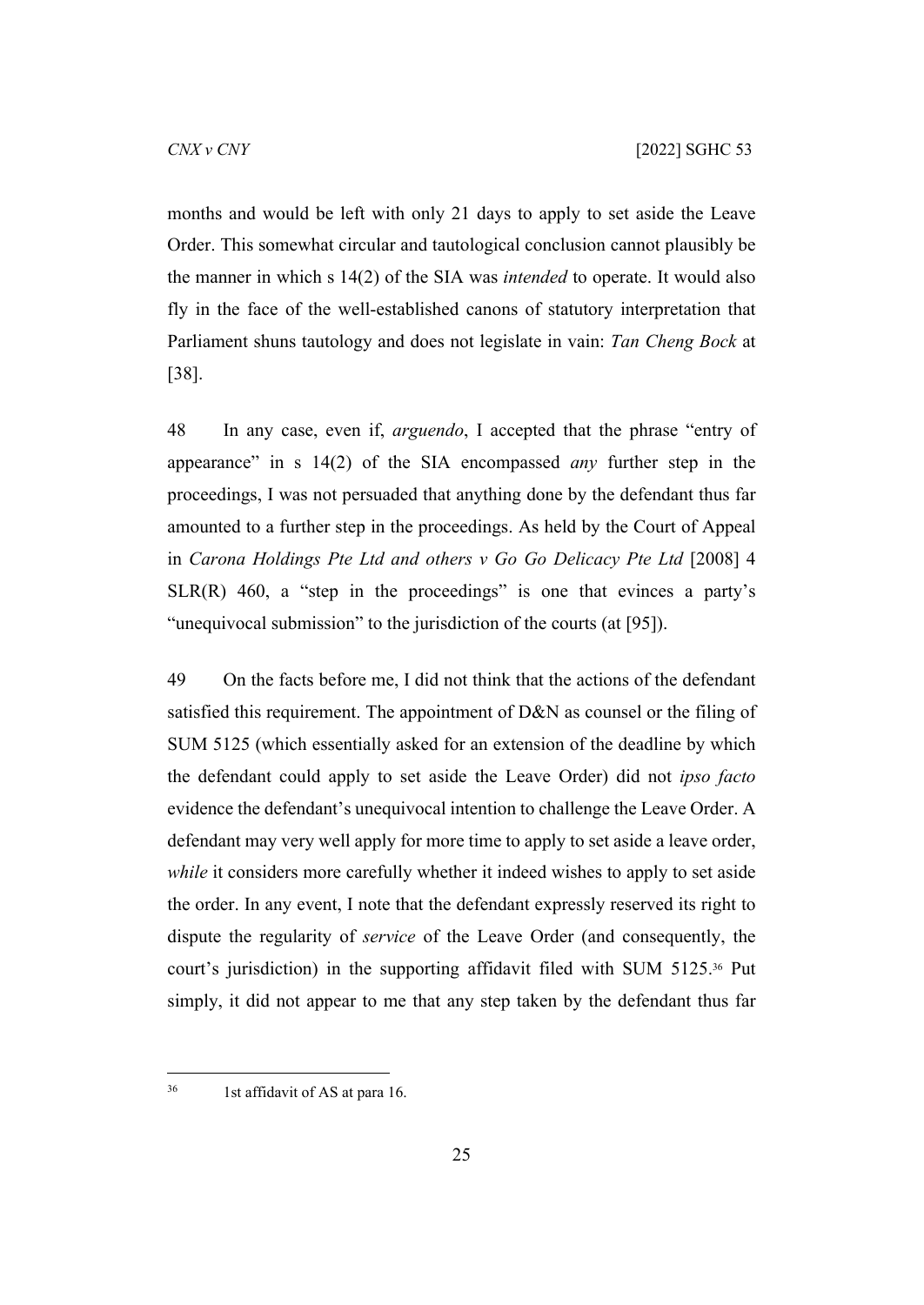amounted to an unequivocal submission to the jurisdiction of the Singapore courts or an unequivocal intention to challenge the Leave Order.

<span id="page-27-0"></span>50 With regard to the plaintiff's second argument set out above at [\[45\(b\)](#page-25-0)], I was ultimately not persuaded that a plain reading of s 14(2) of the SIA supported the plaintiff's contention that the defendant should be entitled only to a *maximum* of two months to apply to set aside the Leave Order. In my judgment, a plain reading of s 14(2) of the SIA supported the defendant's contention that it was entitled to two months *and* 21 days from the date of service of the Leave Order. As I suggested above at [\[43](#page-23-0)], on a proper reading of s 14(2) of the SIA, the two-month timeline under s 14(2) of the SIA is meant to be *added* to any time a State otherwise has for entering an appearance (or undertaking a corresponding procedure). This is the natural meaning of the words "*[a]ny time* for entering an appearance (whether prescribed by Rules of Court or otherwise) *shall begin to run 2 months after* the date on which the writ or document is so received" [emphasis added in italics and bold italics]. Put another way, the effect of the wording of s 14(2) of the SIA is to *delay* by two months the point at which the time period for entering an appearance (or complying with a corresponding procedure, as the case may be) would otherwise begin to run.

51 Accordingly, I considered that the correct approach to computing the time that a State has under s 14(2) of the SIA to enter an appearance is as follows: (a) determine the "normal" or default time period that the State would have for entering an appearance, if not for the existence of s 14(2) of the SIA, and (b) *add* two months to this time period. As to how the normal time period for entering an appearance should be ascertained, s 14(2) of the SIA provides that the time period for entering an appearance may be "prescribed by Rules of Court or otherwise". In my view, this simply makes clear that the normal time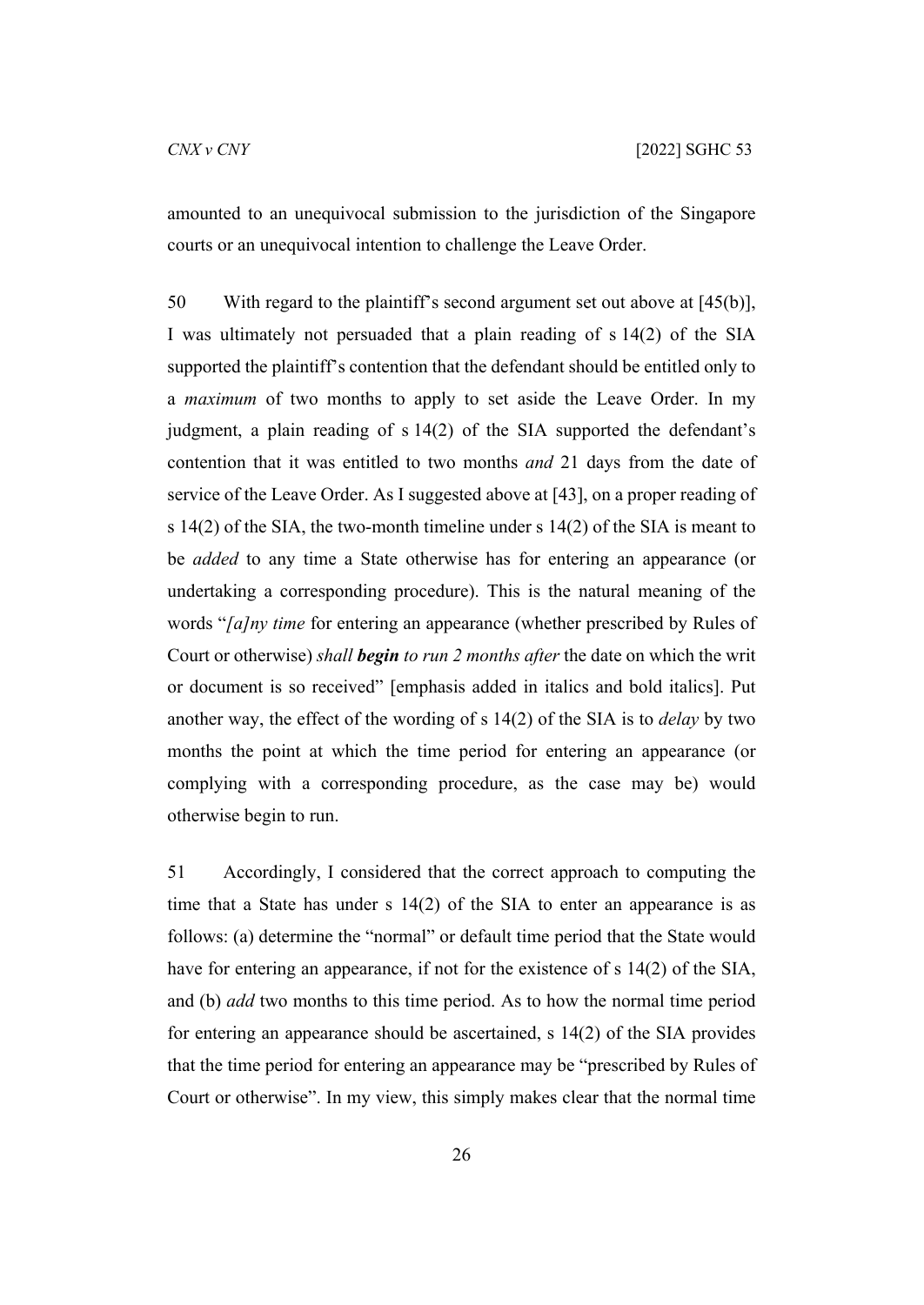limit for entering an appearance may be contained in the ROC or elsewhere. So, for instance, in a writ action where a foreign State is the defendant, the foreign State would have the usual prescribed time period of 21 days (or such extended period as the Court may allow) under O 12 r 4(*b*) of the ROC, *plus* an additional two months by operation of s 14(2) of the SIA, to enter an appearance.

<span id="page-28-0"></span>52 Where there is no time limit stipulated in the ROC, the question then is whether a time limit is prescribed "otherwise". The words "or otherwise" in s 14(2) of the SIA would, in my view, include a time limit contained within *an order of court*. Thus, where an order required to be served under s 14(1) of the SIA, such as the Leave Order, provides for a time limit for a defendant State to undertake a procedure corresponding to entering an appearance, the time limit stated in the order begins to run two months after the date of service of the order.

53 Applying my observations above (at [[50\]](#page-27-0)–[[52\]](#page-28-0)) to the present case, I agreed with Mr Bull's submissions that the defendant was entitled to a total of two months and 21 days to apply to set aside the Leave Order. The time for applying to set aside a leave order is prescribed in O 69A r 6(4) of the ROC as "[w]ithin 14 days after service of the order or, if the order is to be served out of the jurisdiction, within such other period as the Court may fix". On the facts before me, it is plain that the assistant registrar exercised his discretion under O 69A r 6(4) of the ROC to grant a longer time of 21 days to set aside the Leave Order, instead of the default time limit of 14 days. Accordingly, by virtue of s 14(2) of the SIA, the 21-day limit in the Leave Order would only begin to run two months after the date on which the Leave Order was served on the defendant, such that the defendant had a total of two months and 21 days (*ie,* up until 11 January 2022) to apply to set aside the Leave Order.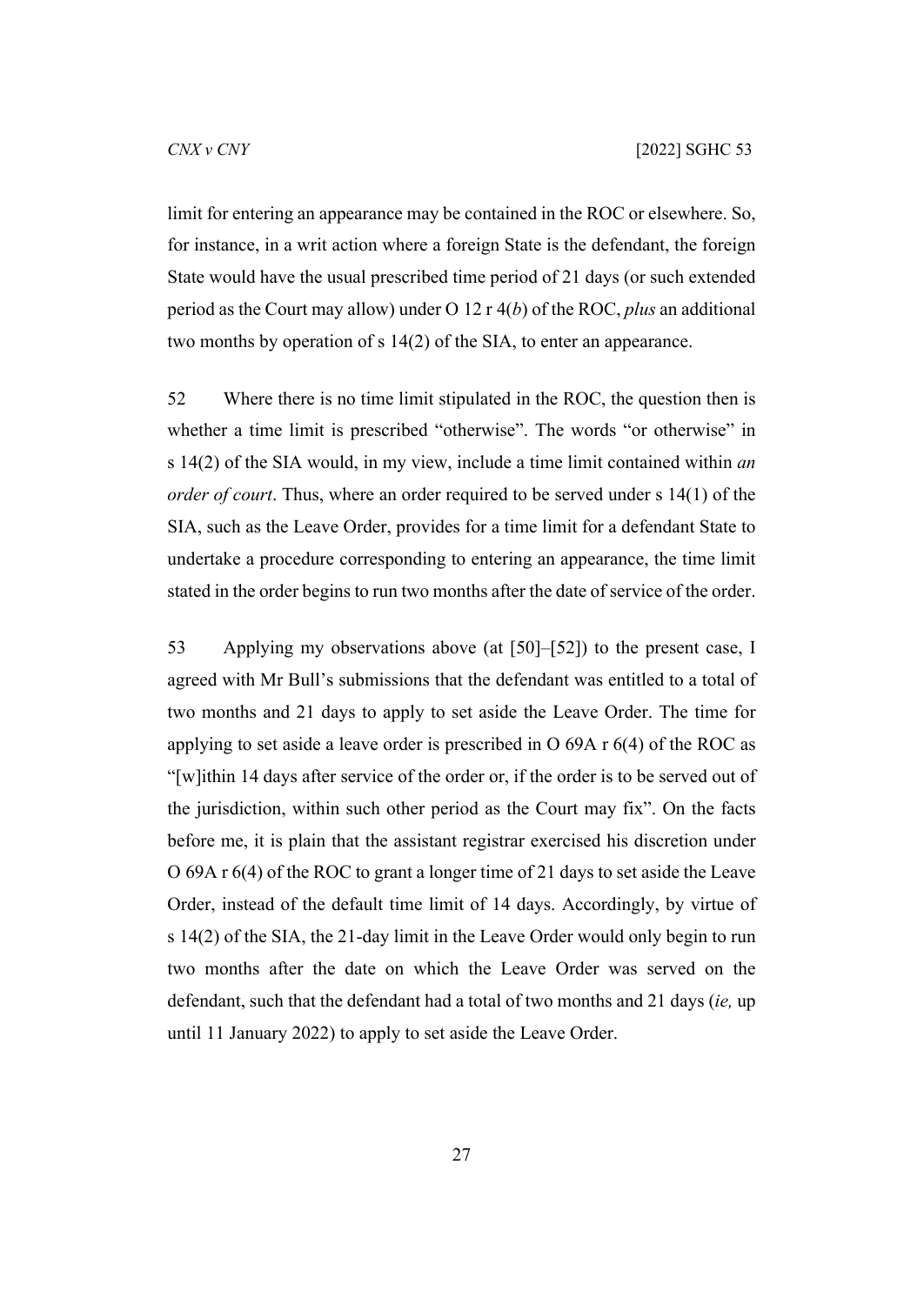54 In this regard, the conclusion I have reached above is also consistent with how the relevant time to set aside a leave order was computed in several cases that were cited by the parties. First, in *Norsk Hydro*, Gross J held that the Republic of Ukraine was entitled to two months under s 12(2) of the UK SIA *plus* the 21 days stipulated in the permission order, to apply to set aside the order (at [25(6)]), and that therefore, on the facts, the third party debt application had been commenced by Norsk prematurely. Likewise, in *Dallah Real Estate and Tourism Holding Co v Ministry of Religious Affairs, Government of Pakistan*  [2009] 1 All ER (Comm) 505, the claimants' solicitors initially drafted a leave order stating that the Government of Pakistan had 31 days to apply to set aside the leave order. After the English High Court observed that the claimants had failed to take into account the timeline provided for in s 12(2) of the UK SIA (at [54]), the claimant resubmitted and obtained a new leave order granting the Government of Pakistan two months *and* 23 days to apply to set aside the leave order. In addition, in *Gold Reserve*, the leave order provided that the Republic of Venezuela could apply to set it aside within two months and 22 days after service of the order (at [55]). On the other hand, I also noted that in *General Dynamics (UKSC)*, the leave order provided that the State of Libya had two months from the date of the order to apply to set it aside (at [3]). Nonetheless, I was cognizant of the fact that none of these cases considered the appropriate methodology for computing the time limit for setting aside a leave order. I therefore based my decision primarily on the plain wording of s 14(2) of the SIA (as detailed at [[50\]](#page-27-0)–[[52\]](#page-28-0) above).

55 For the foregoing reasons, I agreed with the defendant that it had a total of two months and 21 days to apply to set aside the Leave Order. In my judgment, the period of 21 days stated in the Leave Order was therefore incorrect. It should instead have stipulated that the defendant was entitled,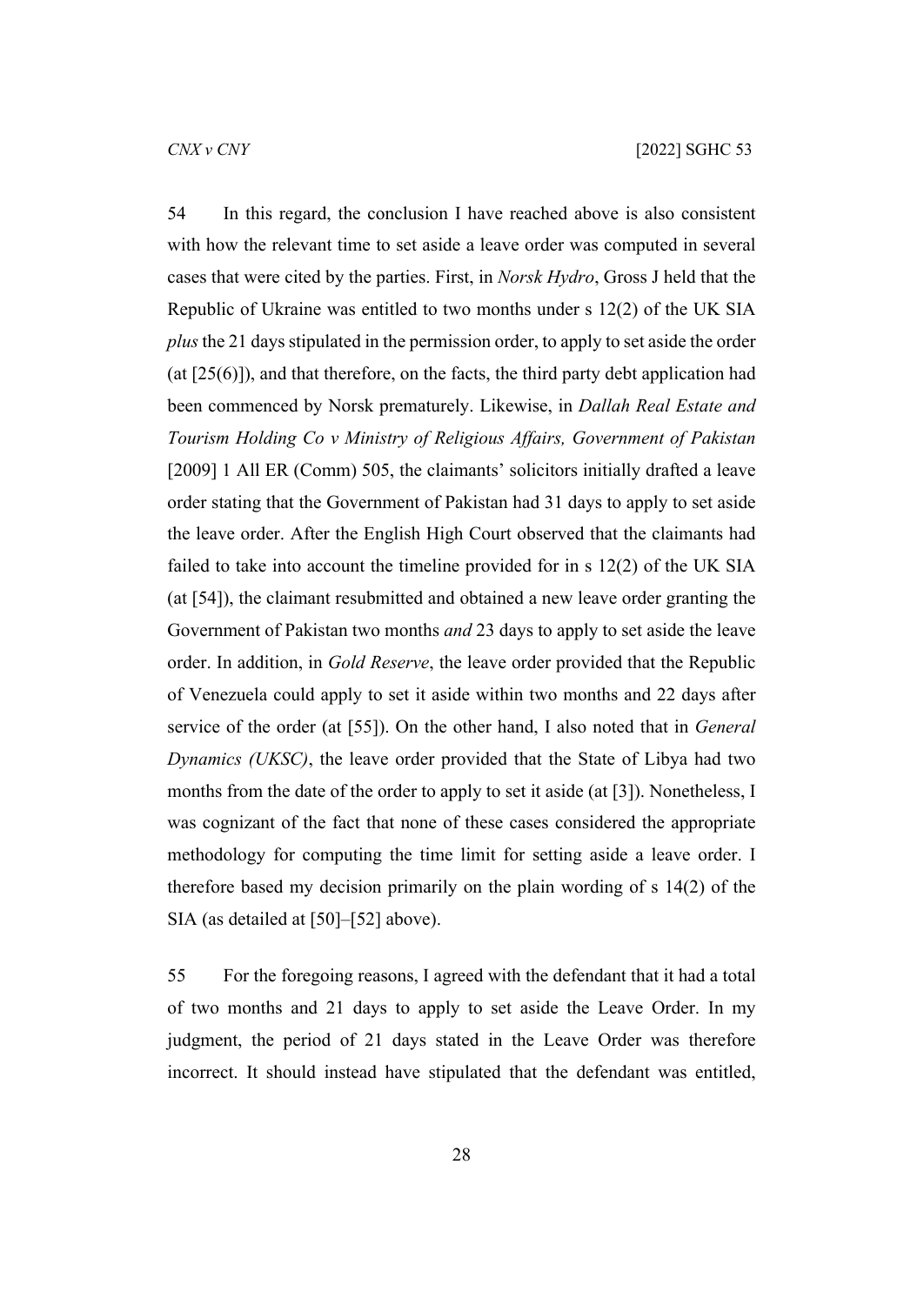pursuant to s 14(2) of the SIA, to *two months and 21 days* to apply to set aside the Leave Order. Alternatively, the defendant ought to have been separately notified that it had an additional two months under s 14(2) of the SIA to apply to set aside the Leave Order.

# <span id="page-30-0"></span>**Issue 3: Whether the defendant should be granted an extension of time under O 3 r 4(1) of the ROC**

56 If I was wrong in my interpretation of s 14(2) of the SIA, there remained the question of whether an extension of time should be afforded to the defendant pursuant to the court's powers under  $O_3$  r 4(1) of the ROC. The existence of this power was not disputed by the parties. For convenience, O 3 r 4(1) ROC provides that:

#### **Extension, etc., of time (O. 3, r. 4)**

4.—(1) The Court may, on such terms as it thinks just, by order extend or abridge the period within which a person is required or authorised by these Rules or by any judgment, order or direction, to do any act in any proceedings.

57 It was common ground that the factors that a court should consider when deciding whether to exercise its powers under  $O(3)$  r 4(1) of the ROC were summarised by Justice Belinda Ang Saw Ean in *Bloomberry Resorts and Hotels Inc and another v Global Gaming Philippines LLC and another* [2021] 3 SLR 725 ("*Bloomberry Resorts*") at [49]:

49 The words 'such terms as it thinks just' gives the court discretion to grant time extension in order to achieve justice in the circumstances of the case. Generally, the factors the court takes into consideration in deciding whether to grant an extension of time are: (a) the length of delay; (b) the reasons for delay; (c) the chances of the defaulting party succeeding on appeal if the time for appealing were extended; and (d) the degree of prejudice to the would-be respondent if the extension of time were granted: see *Sun Jin Engineering Pte Ltd v Hwang Jae Woo* [2011] 2 SLR 196 at [29]; *AD v AE* [2004] 2 SLR(R) 505 at [10]) with the courts generally focusing on the first two: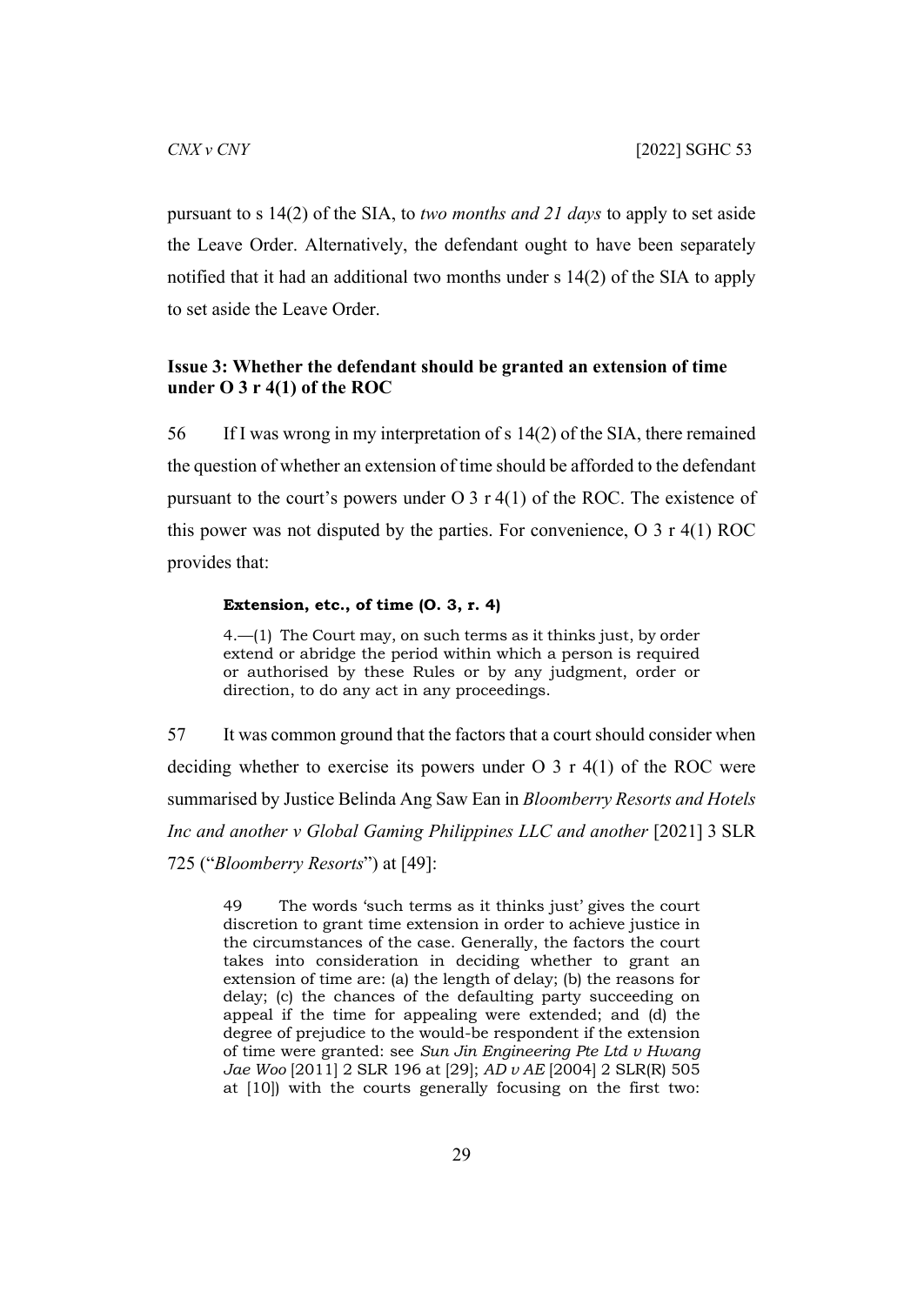*Falmac Ltd v Cheng Ji Lai Charlie and another matter* [2014] 4 SLR 202 at [14] …

58 Applying the factors set out in *Bloomberry Resorts* to the present case, I considered it just to grant the defendant an extension of time up to and including 11 January 2022 to challenge the Leave Order. Allowing the defendant an extension of time of approximately six weeks from the date of the hearing before me would not cause inordinate delay. More importantly, in my judgment, there were valid reasons for this delay. As discussed above at [\[30](#page-16-0)]– [[31\]](#page-17-0), foreign States reasonably require more time to react to proceedings to enforce an arbitral award, even where the State participated in the underlying arbitration. In any event, on the evidence before me, it was clear that the defendant *did* require more time to react to the enforcement proceedings commenced against it. While the Leave Order was first served on the defendant on 20 October 2021, the Leave Order was mistakenly forwarded to the wrong government department of the defendant, and only forwarded to the correct authority on 29 October 2021.37 The defendant notified its international counsel, White & Case Pte Ltd ("White & Case"), of the Leave Order on the same day.<sup>38</sup> White & Case then started the process of instructing Singapore counsel on 1 November 2021, and eventually appointed D&N to act for the defendant in the present proceedings on 9 November 2021.39 If no extension of time were granted to the defendant, the defendant would have had to apply to set aside the Leave Order by 10 November 2021 (*ie,* 21 days after service of the Leave Order on 20 October 2021), merely one day after D&N had been appointed. Based on the foregoing, it was clear to me that the defendant reasonably required more time to respond to the Leave Order.

<sup>37</sup> 2nd affidavit of AS dated 25 November 2021 ("2nd affidavit of AS") at paras 21–22.

<sup>38</sup> 2nd affidavit of AS at para 28.

<sup>39</sup> 2nd affidavit of AS at paras 30–31.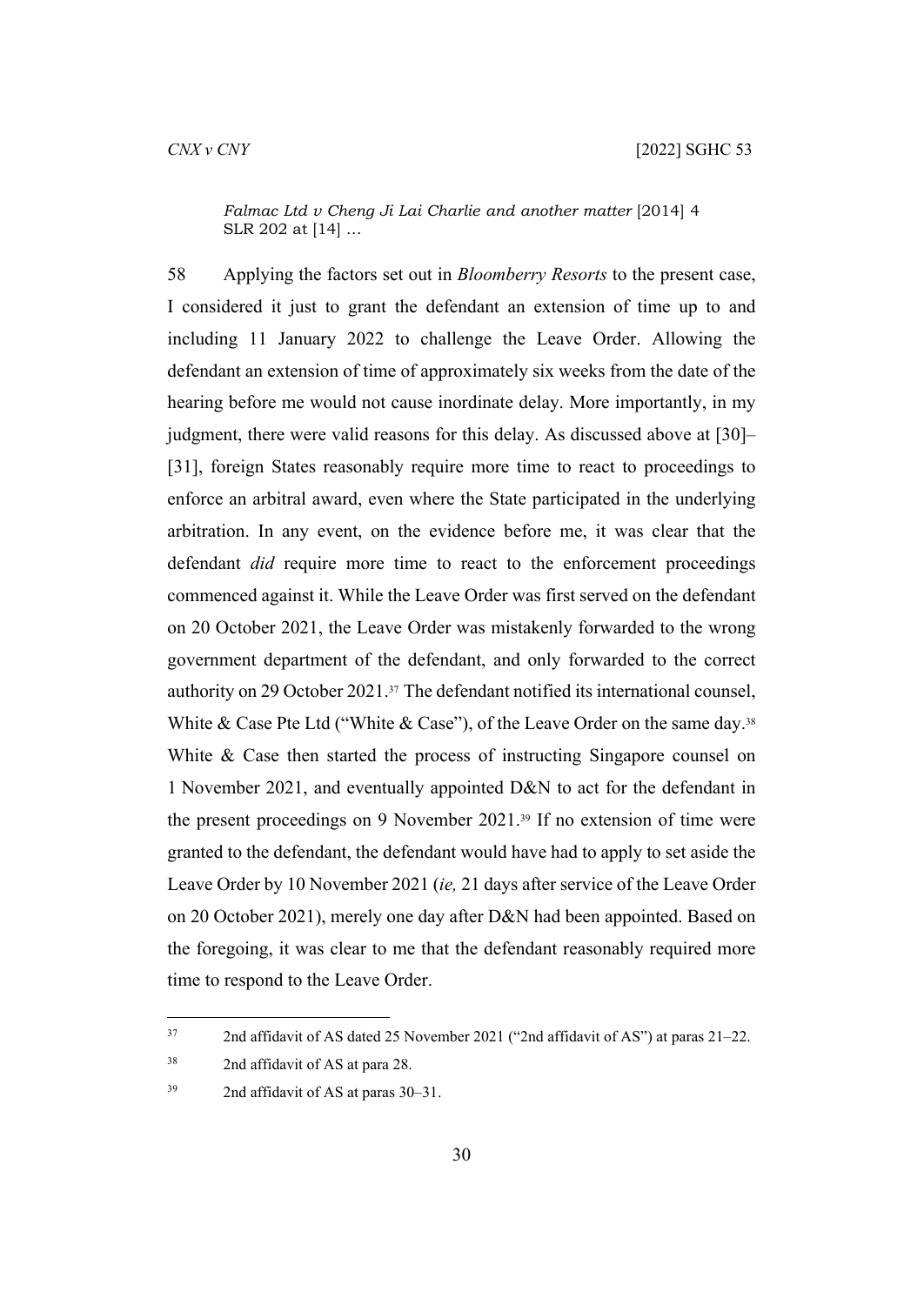59 I did not think that the defendant should be expected to react to the enforcement proceedings commenced by the plaintiff within a shorter span of time, simply because the defendant had participated in the underlying Arbitration, or because the defendant has been represented by the same international counsel in proceedings in other jurisdictions to resist enforcement of the Final Award.40 The fact remains that proceedings had not previously been brought to enforce the Final Award in *Singapore*. As I have elaborated above at [[31\]](#page-17-0), court processes and grounds for resisting enforcement may differ across jurisdictions; the defendant therefore cannot be expected to react more quickly simply because it is resisting enforcement in other jurisdictions.

60 I was not persuaded by the plaintiff's arguments that granting an extension of time would cause the plaintiff substantial or irremediable prejudice. The plaintiff complained that the defendant was seeking an extension of time to delay enforcement of the award, and alleged that the defendant was dissipating its assets in the meantime.<sup>41</sup> The plaintiff relied primarily on various news articles to support its allegations – in my view, this was clearly inadequate. At best, the articles cited by the plaintiff merely repeated accusations made by third parties. As Mr Bull pointed out during oral arguments, if the plaintiff genuinely believed that the defendant as a State party was dissipating assets in an effort to frustrate the Final Award, the appropriate remedy would have been a Mareva injunction<sup>42</sup> – however, this was not sought by the plaintiff.

<span id="page-32-0"></span>61 For these reasons and if necessary as an alternative ground for my decision, I found it just, in the exercise of my discretionary powers under

<sup>40</sup> 3rd affidavit of IR at paras 40–45; 2nd affidavit of AS at paras 29 and 33.

<sup>41</sup> PWS at paras 90–96 and 107–112.

<sup>42</sup> Notes of Evidence, 3 December 2021, p 6, lines 13–14.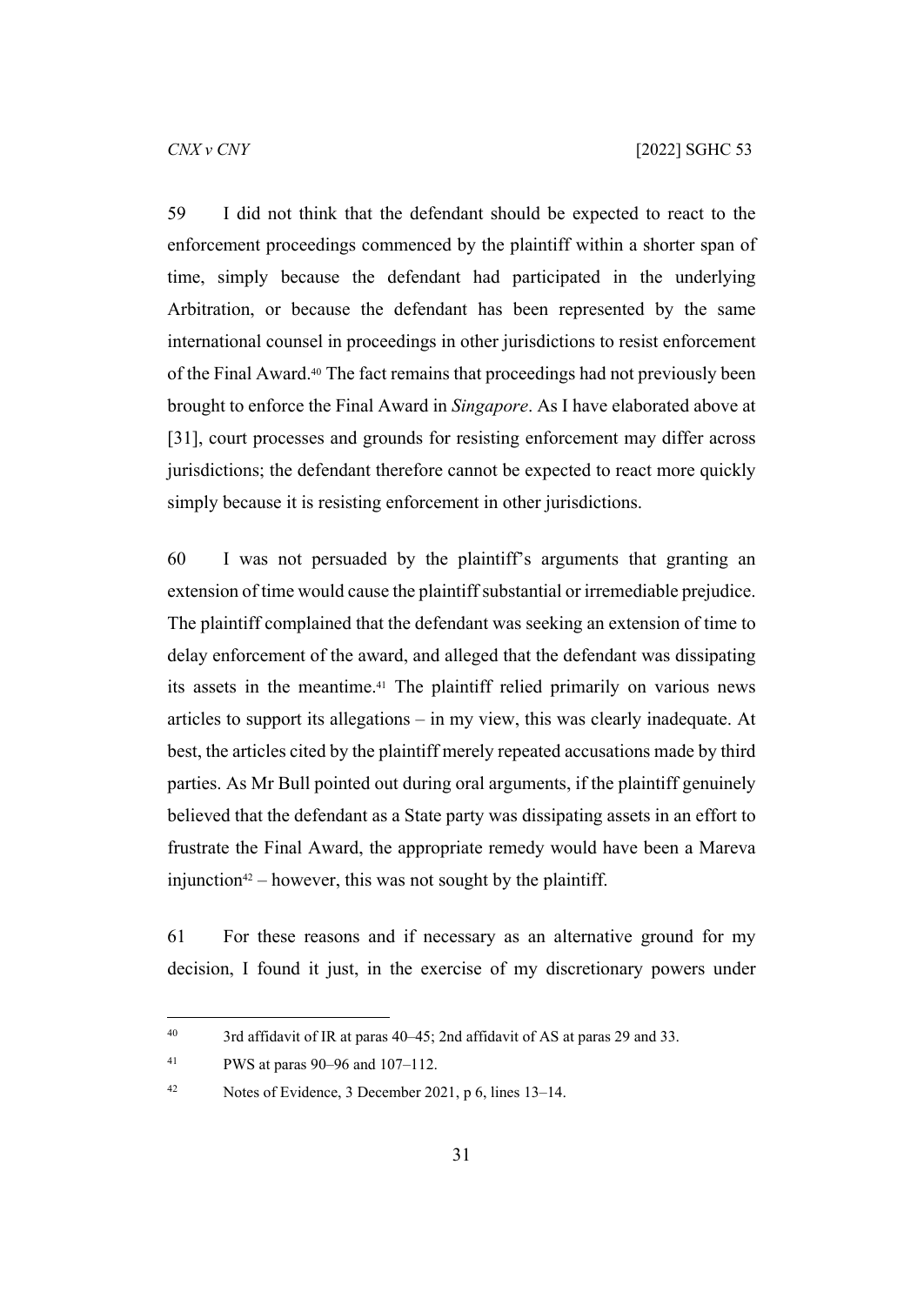O 3 r 4(1) of the ROC, to grant the defendant an extension of time until 11 January 2022 to apply to set aside the Leave Order. I therefore made the following orders in SUM 5125:

(a) I allowed the defendant until 11 January 2022 to apply to set aside the Leave Order; and

(b) I ordered that the Final Award shall not be enforced until after 11 January 2022, or if the defendant makes an application by 11 January 2022 to set aside the Leave Order, until that application is finally disposed of.

#### <span id="page-33-0"></span>**Issue 4: Whether the defendant should be required to furnish security**

62 Turning now to the plaintiff's application in SUM 5275, this concerned the plaintiff's application for security amounting to the full sum of the Final Award plus interest (*ie,* US\$137,228,887), in the event that the defendant was allowed an extension of time to apply to set aside the Leave Order. I dismissed SUM 5275 as I found no juridical basis for the application.

63 In its written submissions, the plaintiff relied on s 31(5) of the IAA as the basis for its application.<sup>43</sup> Section  $31(5)$  of the IAA provides as follows:

(5) Where, in any proceedings in which the enforcement of a foreign award is sought by virtue of this Part, the court is satisfied that *an application for the setting aside or for the suspension of the award has been made to a competent authority of the country in which*, *or under the law of which, the award was made*, the court may —

> (*a*) if the court considers it proper to do so, adjourn the proceedings or, as the case may be, so much of the proceedings as relates to the award; and

<sup>43</sup> PWS at para 129.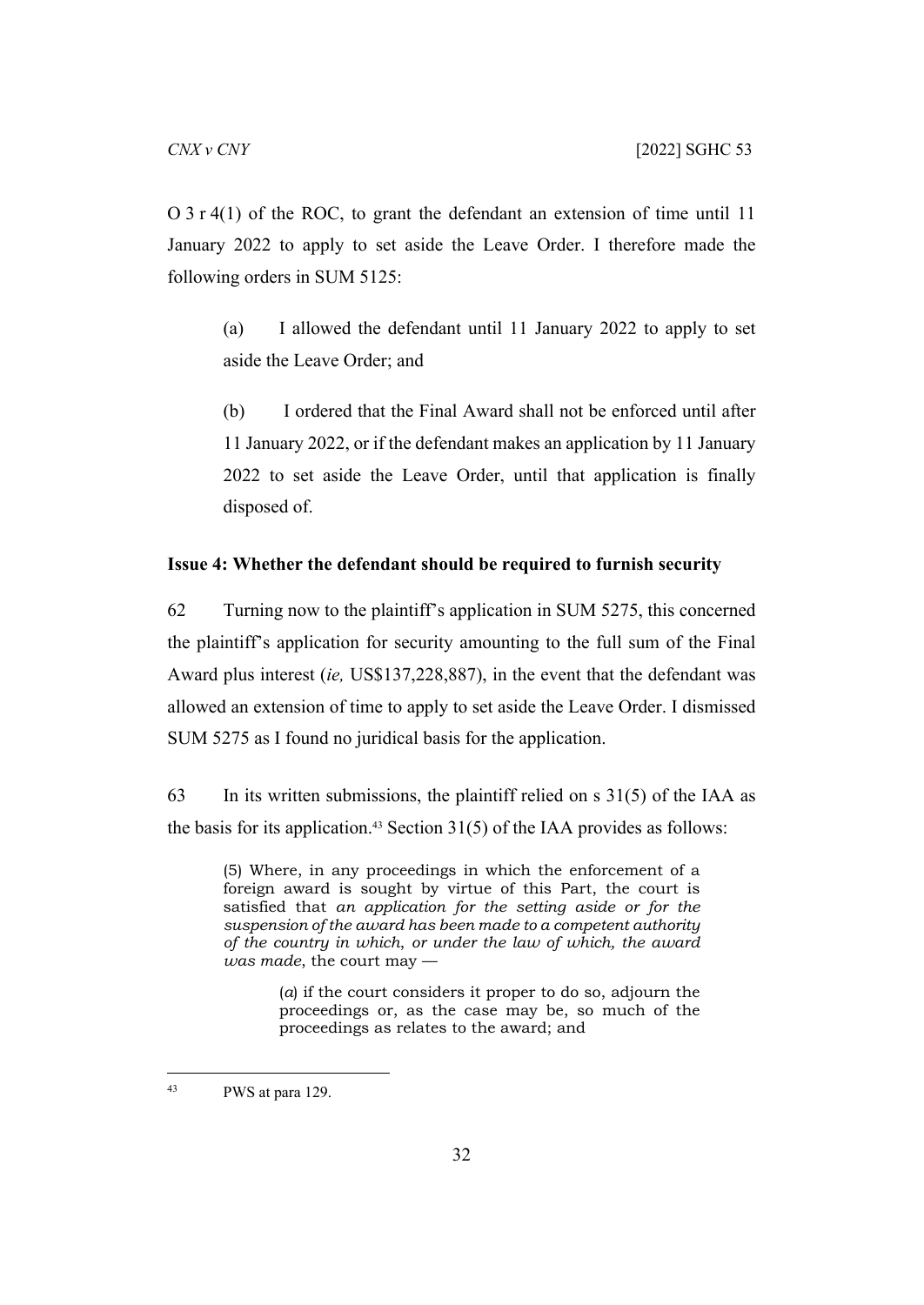(*b*) on the application of the party seeking to enforce the award, order the other party to give suitable security. [emphasis added]

64 From the wording of s  $31(5)$  of the IAA, a threshold requirement is that "an application for the setting aside or for the suspension of the award has been made to a competent authority of the country in which, or under the law of which, the award was made". In the present proceedings, it was undisputed that no such application had been taken out or was pending before the seat court in Danubia (see above at [\[5](#page-3-1)]). I therefore could not see how s 31(5) of the IAA was even applicable in the present case. All the authorities cited by the plaintiff in its written submissions, including *Continental Transfert Technique Ltd v The Federal Government of Nigeria* [2010] EWHC 780 (Comm), involved in substance some form of proceedings taken or pending before the seat court to challenge the award. No authority was cited to me where a court, faced with similar circumstances as those before me, invoked the equivalent of s 31(5) of the IAA as the juridical basis for ordering the award debtor to furnish security as a condition of granting it time to apply to challenge a leave order. Unsurprisingly, at the hearing before me, Ms Koh conceded that s 31(5) of the IAA had no application in the present case.<sup>44</sup>

65 Instead, Ms Koh put forward a number of alternative bases for the plaintiff's application. The first of which was s 18(2) of the SCJA read with paragraph 15 of the First Schedule to the SCJA, which concerns the court's power to order interim payments:

#### **Interim payment**

15. Power to order a party in a pending proceeding to make interim payments to another party or to a stakeholder or into court on account of any damages, debt or other sum, excluding

<sup>44</sup> Notes of Evidence, 3 December 2021, p 13, line 12.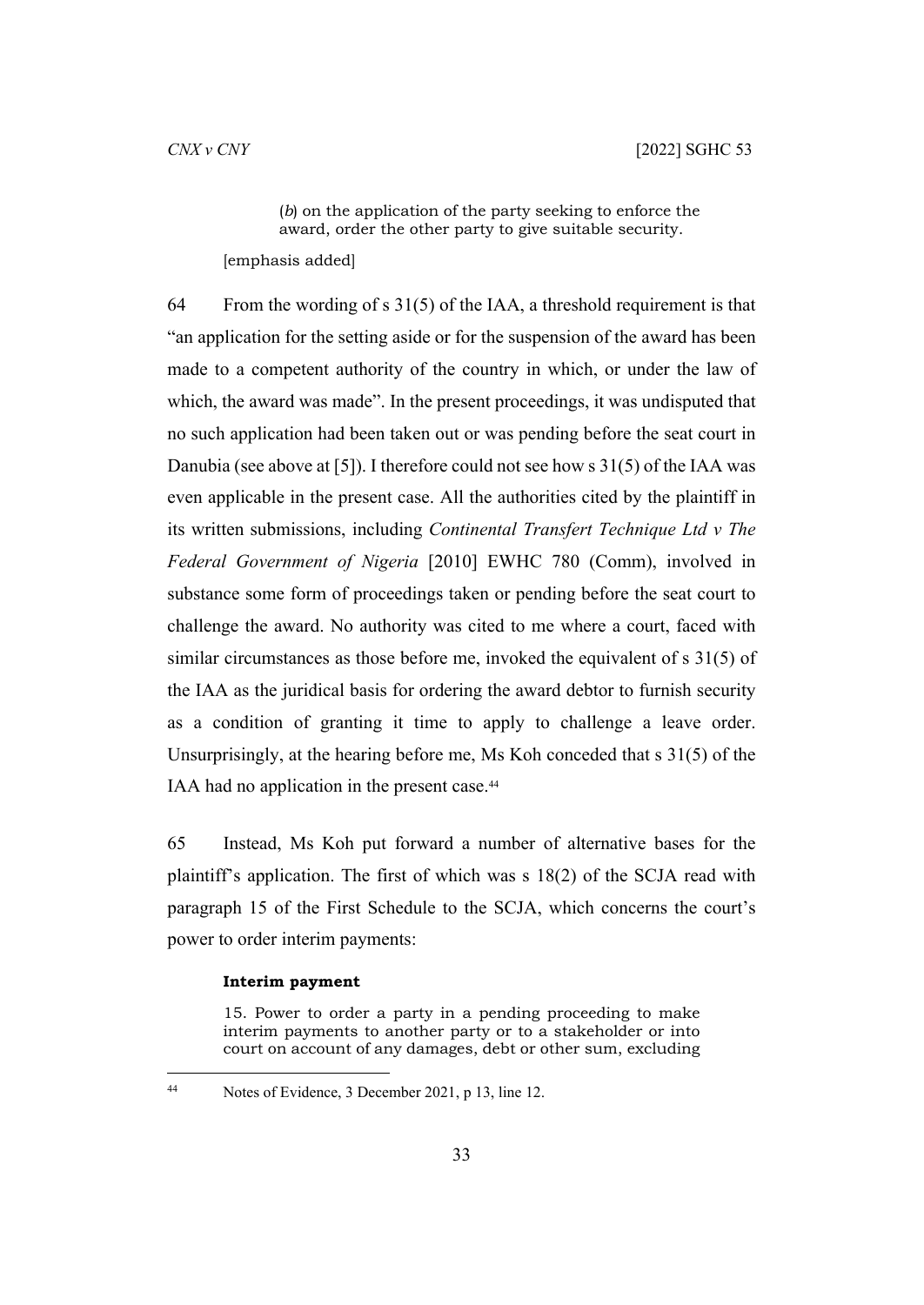costs, which he may subsequently in the proceeding be adjudged to be liable to pay.

66 I disagreed that this provision had any relevance or application to the present proceedings. Section 18(3) of the SCJA provides that the court's powers in the First Schedule to the SCJA must be exercised in accordance with, *inter alia*, the ROC. First, the plaintiff's application was, essentially, for the defendant to furnish *security* and not for *payment*; an interim payment application was therefore, and by definition, a very different creature. Second, the plaintiff did not in any event bring an application for interim payment under O 29 r 10 of the ROC, which is the relevant provision governing applications for interim payment. Even assuming that an application for an interim payment was the appropriate application to make in the circumstances before me, such an application requires the applicant to show that the grounds in either O 29 r 11 or O 29 r 12 of the ROC are made out. The plaintiff did not adduce any evidence in the present proceedings that would have assisted it to advance any arguments that an interim payment was warranted, whether unconditionally or otherwise.

67 The second alternative basis advanced by Ms Koh was pursuant to the court's inherent powers. I agreed with Mr Bull that the present case did not warrant an exercise of my inherent powers under O 92 r 4 of the ROC. It is wellestablished that the court will generally *not* invoke its inherent powers where there is an existing rule already covering the situation at hand, save in the most exceptional circumstances: *Wellmix Organics (International) Pte Ltd v Lau Yu Man* [2006] 2 SLR(R) 117 at [81]. Further, the "essential touchstone" for the court's exercise of its discretionary inherent powers is really one of "need": *Wee Soon Kim Anthony v Law Society of Singapore* [2001] 2 SLR(R) 821 at [27]. In this case, I disagreed that the present facts were sufficiently exceptional to